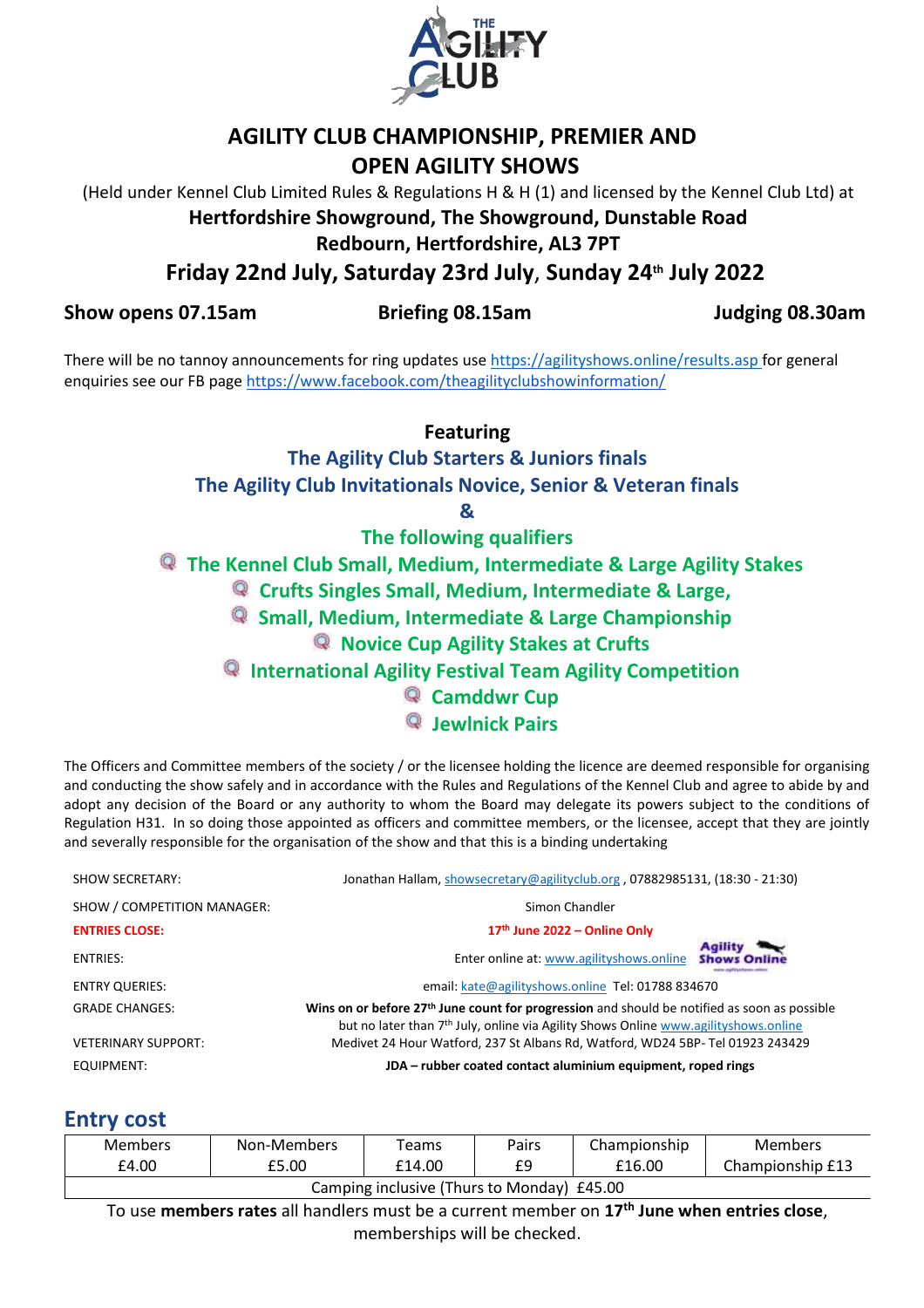## **Camping**

Everyone will go onto the camping waiting list at time of entering and we will prioritise judges, helpers and ring party when allocating camping.

**No camping units will be allowed on the showground before 14:00 on Thursday 21st July and ALL units should be off the showground by 10am on Monday 25th July.**

Please use same group name for all in your group.

## THE AGILITY CLUB WORKING FOR THE BENEFIT OF ITS MEMBERS

Dogs in Hot Cars, or dogs appearing to be in distress, will be dealt with as seen fit by the Show Management.

## **The Agility Club needs you!!!**

## **Full Ring parties of 8 named helpers for a full day will receive:**

- − £80 with 8 packed lunch vouchers or £120 without lunch
- − 2 Breakfast vouchers for Ring Manager and Scrime
- − 8 Guaranteed camping spots
- − Entry into the helper's raffle
- − Named ring managers will receive free runs for one dog for one day excluding Champ or Teams
- − Full day Helpers receive a free T-shirt

Please contact: [show.helpers@agilityclub.org](mailto:show.helpers@agilityclub.org) For further information or to register your ring party.

## **Every hour helps!!!**

We welcome individual offers of help including Ring Managers and Scrimes. Ring managers that offer at an individual level will receive free runs for one dog for one day (excluding Champ or Teams) a T-shirt & preferential camping, just register your preference via ASO or email when entering.

## **GENERATORS**

Please note that the use of petrol or diesel generators by private individuals **will be allowed** at The Agility Club show, with the following conditions:

- Only suitcase type/completely enclosed generators are permitted on the venue, **NO** open frame generators.
- Time restrictions will be in place for all campers, generators can only be used between 5-8pm. Simon Chandler will be ensuring that all campers comply with these conditions, his contact number is 07772670086.
- All competitors bringing their own generator should have suitable fire-fighting equipment with them in case of an emergency.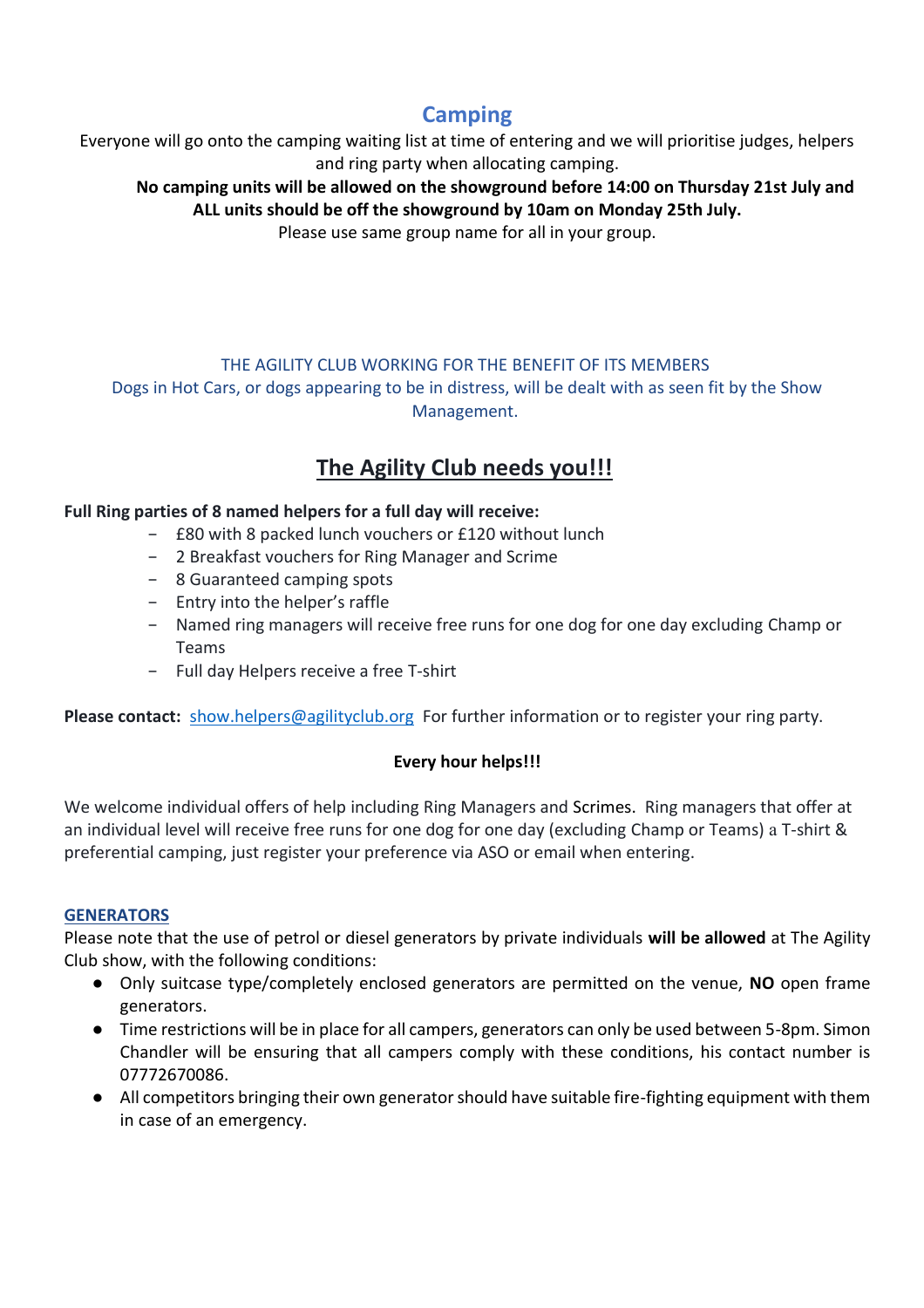

In case of cancellation of the show before seven days of the show date, notification will be sent to the relevant websites and posted on applicable Facebook groups where possible. It will be the competitor's responsibility to check with these services if continuation of the show is in doubt.

The results from the show will be published on Agility Shows Online (ASO) <https://agilityshows.online/results.asp> You will be required to download your running order from your account, or you can pay for postage.

## **PA**

There will be **no** site wide public address announcements, only local announcements at secretary marquee for presentations and used for finals commentary. Please keep up to date on ring activity via ASO online live status - <https://agilityshows.online/results.asp>

## **MEASURING**

The Agility Club plans to hold Measuring at the show. Lesley Slade will be organising this please contact her to book via 07885899073

## **COMMERCIAL PHOTOGRAPHY**

The Agility Club are happy for you to take photos and videos during your visit for your own personal use as souvenirs of your day at the Agility Club show. **No Commercial photography** will be allowed on site without prior permission from the organisers. Our show photographer is Sean Cameron.



## **Venue information**

The venue is new for the show this year, your patience and feedback is welcome. There will be a mobile shower and toilet blocks available. There will be Elsan disposal points and skips as well. There are 2 secure gates into the venue, one for camping and one for day parking. The day parking gate will be closed on Thursday with no access.

> You must turn left out of the showground The Showground is easily accessible from J9, M1.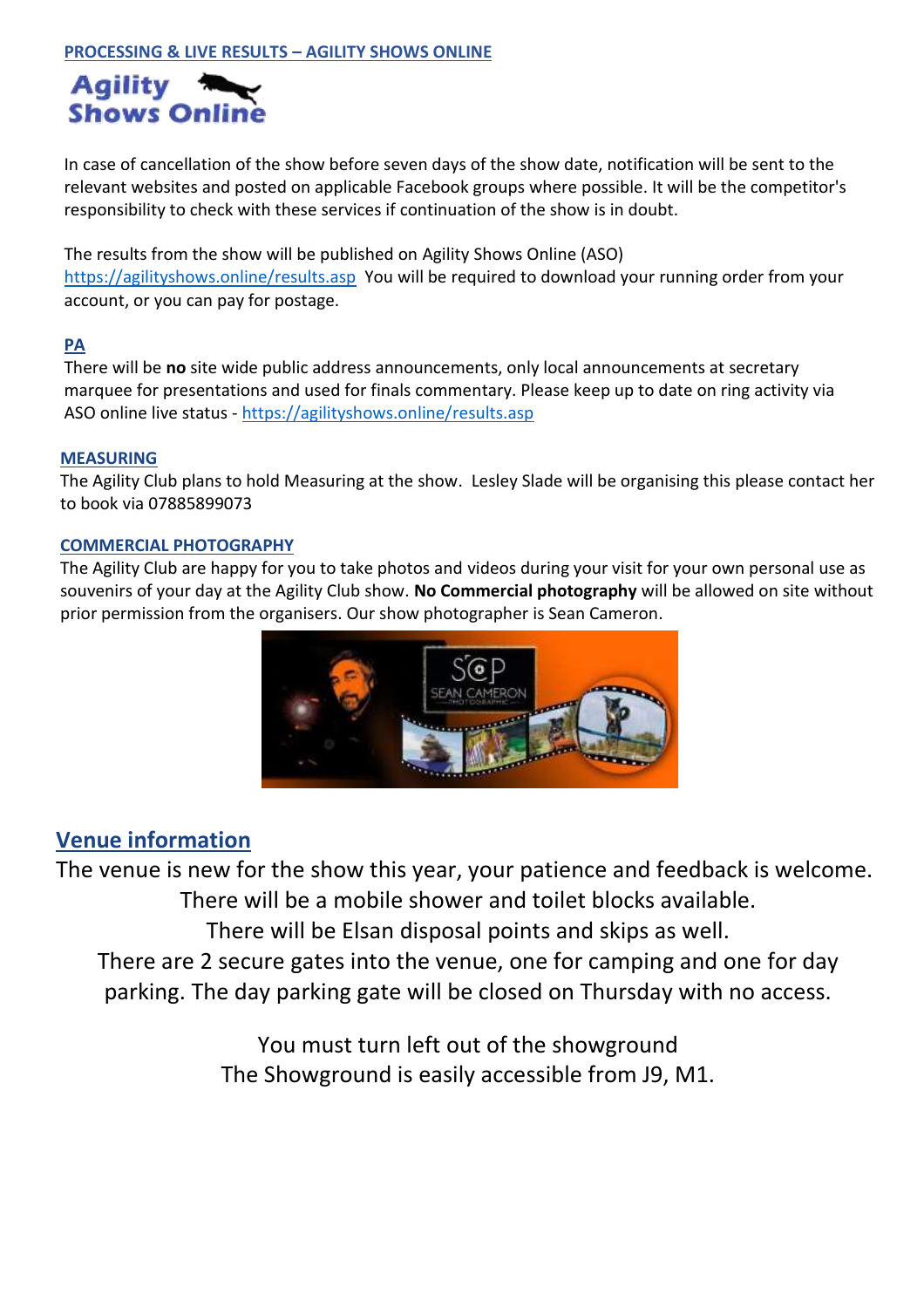# **Friday 22<sup>nd</sup> July 2022**

| <b>Class</b>   | <b>Description</b>                                  | <b>Type</b>     | <b>Grades</b> |                |                |                |                |   |                | <b>Judges</b>          |
|----------------|-----------------------------------------------------|-----------------|---------------|----------------|----------------|----------------|----------------|---|----------------|------------------------|
| $\mathbf 1$    | <b>LARGE AGILITY CLUB STARTERS</b>                  | GRADED          | $\mathbf{1}$  | $\overline{2}$ |                |                |                |   |                | <b>PAUL HINCHLEY</b>   |
| $\overline{2}$ | <b>LARGE AGILITY</b>                                | GRADED          | $\mathbf{1}$  | $\overline{2}$ | $\overline{3}$ |                |                |   |                | <b>MICHELLE WAUGH</b>  |
| 3              | <b>LARGE AGILITY</b>                                | GRADED          |               |                | $\overline{3}$ | $\overline{4}$ |                |   |                | <b>LISA DUGGAN</b>     |
| 4              | <b>LARGE AGILITY</b>                                | GRADED          |               |                |                | 4              | $\overline{5}$ |   |                | <b>JAYNE FULLER</b>    |
| 5              | <b>LARGE AGILITY</b>                                | <b>COMBINED</b> |               |                |                |                | 5              | 6 | $\overline{7}$ | <b>HILARY POOLE</b>    |
| 6              | <b>LARGE AGILITY</b>                                | GRADED          |               |                |                |                |                | 6 | $\overline{7}$ | <b>DAVID RUSSELL</b>   |
| 7              | <b>LARGE JUMPING</b>                                | GRADED          | $\mathbf{1}$  | $\overline{2}$ |                |                |                |   |                | <b>BRENDAN SWEENEY</b> |
| 8              | LARGE JUMPING                                       | GRADED          |               |                | $\overline{3}$ | $\overline{4}$ | $\overline{5}$ |   |                | <b>CHLOE MACHON</b>    |
| 9              | LARGE JUMPING                                       | GRADED          |               |                |                |                |                | 6 | 7              | <b>SARAH PRENTICE</b>  |
| 10             | <b>INTERMEDIATE AGILITY CLUB</b><br><b>STARTERS</b> | GRADED          | $\mathbf{1}$  | $\overline{2}$ |                |                |                |   |                | <b>PAUL HINCHLEY</b>   |
| 11             | <b>INTERMEDIATE AGILITY</b>                         | GRADED          | $\mathbf{1}$  | $\overline{2}$ | $\overline{3}$ |                |                |   |                | <b>JAYNE FULLER</b>    |
| 12             | <b>INTERMEDIATE AGILITY</b>                         | GRADED          |               |                | $\overline{3}$ | $\overline{4}$ |                |   |                | <b>LISA DUGGAN</b>     |
| 13             | <b>INTERMEDIATE AGILITY</b>                         | GRADED          |               |                |                | $\overline{4}$ | $\overline{5}$ |   |                | <b>JAYNE FULLER</b>    |
| 14             | <b>INTERMEDIATE AGILITY</b>                         | COMBINED        |               |                |                |                | 5              | 6 | 7              | <b>LISA DUGGAN</b>     |
| 15             | <b>INTERMEDIATE AGILITY</b>                         | GRADED          |               |                |                |                |                | 6 | 7.             | <b>DAVID RUSSELL</b>   |
| 16             | INTERMEDIATE JUMPING                                | GRADED          | $\mathbf{1}$  | $\overline{2}$ |                |                |                |   |                | <b>BRENDAN SWEENEY</b> |
| 17             | INTERMEDIATE JUMPING                                | GRADED          |               |                | $\overline{3}$ | $\overline{4}$ | 5              |   |                | <b>CHLOE MACHON</b>    |
| 18             | <b>INTERMEDIATE JUMPING</b>                         | GRADED          |               |                |                |                |                | 6 | $\overline{7}$ | <b>JEN LEWIS</b>       |
| 19             | <b>MEDIUM AGILITY CLUB STARTERS</b>                 | GRADED          | $\mathbf{1}$  | $\overline{2}$ |                |                |                |   |                | PAUL HINCHLEY          |
| 20             | MEDIUM AGILITY                                      | GRADED          | $\mathbf{1}$  | $\overline{2}$ | $\overline{3}$ |                |                |   |                | MICHELLE WAUGH         |
| 21             | <b>MEDIUM AGILITY</b>                               | GRADED          |               |                |                | 4              | 5              |   |                | <b>JAYNE FULLER</b>    |
| 22             | <b>CAMDDWR CUP MEDIUM</b><br><b>AGILITY</b>         | COMBINED        |               |                | $\overline{3}$ | 4              | 5              |   |                | <b>JO GLEED</b>        |
| 23             | MEDIUM AGILITY                                      | GRADED          |               |                |                |                |                | 6 | $\overline{7}$ | <b>DAVID RUSSELL</b>   |
| 24             | <b>MEDIUM AGILITY</b>                               | GRADED          |               |                |                |                |                | 6 | 7.             | <b>HILARY POOLE</b>    |
| 25             | MEDIUM JUMPING                                      | GRADED          | $\mathbf{1}$  | $\mathbf{2}$   |                |                |                |   |                | <b>BRENDAN SWEENEY</b> |
| 26             | <b>MEDIUM JUMPING</b>                               | GRADED          |               |                | 3 <sup>1</sup> | $\overline{4}$ | 5 <sub>1</sub> |   |                | <b>JEN LEWIS</b>       |
| 27             | MEDIUM JUMPING                                      | GRADED          |               |                |                |                |                | 6 | 7.             | <b>SARAH PRENTICE</b>  |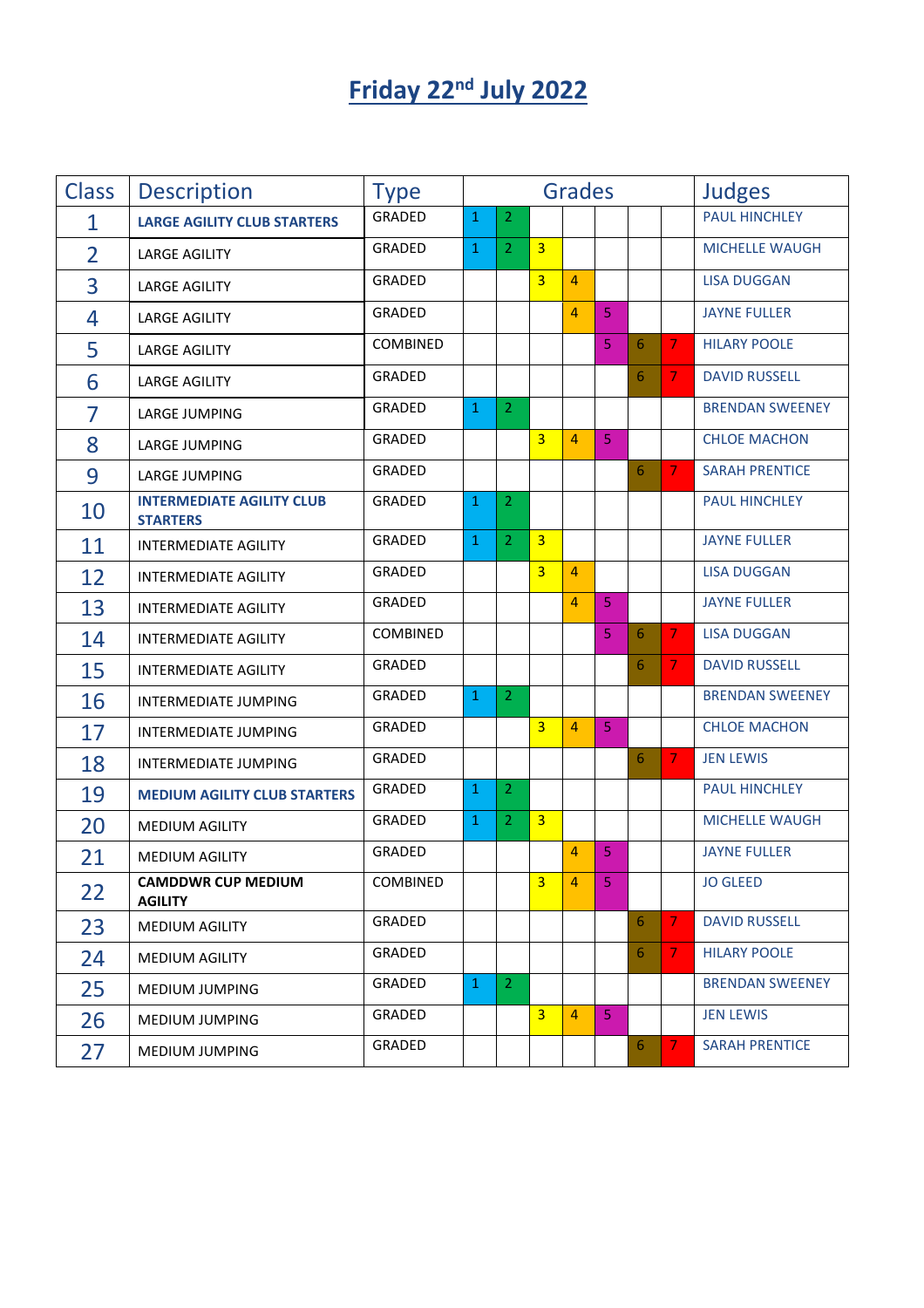# **Friday 22nd July 2022**

| <b>Class</b> | <b>Description</b>                 | <b>Type</b>     | <b>Grades</b> |                |                |                |    |   | <b>Judges</b> |                        |
|--------------|------------------------------------|-----------------|---------------|----------------|----------------|----------------|----|---|---------------|------------------------|
| 28           | <b>SMALL AGILITY CLUB STARTERS</b> | <b>GRADED</b>   | 1             | 2.             |                |                |    |   |               | <b>PAUL HINCHLEY</b>   |
| 29           | <b>SMALL AGILITY</b>               | GRADED          | $\mathbf{1}$  | $\overline{2}$ | $\overline{3}$ |                |    |   |               | <b>MICHELLE WAUGH</b>  |
| 30           | <b>SMALL AGILITY</b>               | <b>GRADED</b>   |               |                | $\overline{3}$ | $\overline{4}$ |    |   |               | <b>LISA DUGGAN</b>     |
| 31           | <b>SMALL AGILITY</b>               | GRADED          |               |                |                | $\overline{4}$ | 5  |   |               | <b>JAYNE FULLER</b>    |
| 32           | <b>SMALL AGILITY</b>               | <b>COMBINED</b> |               |                |                |                | 5. | 6 | 7             | <b>HILARY POOLE</b>    |
| 33           | <b>SMALL AGILITY</b>               | GRADED          |               |                |                |                |    | 6 | 7             | <b>DAVID RUSSELL</b>   |
| 34           | SMALL JUMPING                      | GRADED          | $\mathbf{1}$  | $\overline{2}$ |                |                |    |   |               | <b>BRENDAN SWEENEY</b> |
| 35           | <b>SMALL JUMPING</b>               | GRADED          |               |                | $\overline{3}$ | $\overline{a}$ | 5  |   |               | <b>JEN LEWIS</b>       |
| 36           | <b>SMALL JUMPING</b>               | GRADED          |               |                |                |                |    | 6 | 7             | <b>SARAH PRENTICE</b>  |
| 37           | Veteran Jumping (Special) #        | <b>COMBINED</b> | $\mathbf{1}$  | $\overline{2}$ | $\overline{3}$ | $\overline{4}$ | 5. | 6 | 7             | <b>SARAH PRENTICE</b>  |
| 38           | Anysize Jumping (Special) #        | <b>COMBINED</b> | $\mathbf{1}$  | $\overline{2}$ | $\overline{3}$ | 4              | 5  | 6 | 7             | <b>CHLOE MACHON</b>    |
| 39           | <b>Jewlnick Pairs (Special)</b>    | <b>COMBINED</b> | $\mathbf{1}$  | 2              | $\overline{3}$ | 4              | 5  | 6 | 7             | <b>JO GLEED</b>        |

**# Classes marked with a hash# are non-competitive fun runs, only Clear Round Rosettes will be awarded, no placed rosettes or trophies. jump heights for these classes will be at 40cm, 30cm & 20cm.**

Reserve Judges – Lorna Goodban, Nicole Turner, Alison Milner, Carl Stretton, Jessica Smith, Lucy O'Neill, Sam Hatcher

# Friday Afternoon The Agility Club Invitationals Judged by Jen Slade

Planned to commence when majority of classes have finished. **Invitationals - top 8 dogs from each height in the 2021 leagues in grades 3-5 for Novice and 6-7 in Senior**

**Veterans - handlers with points in the 2021 league restricted to one dog per handler**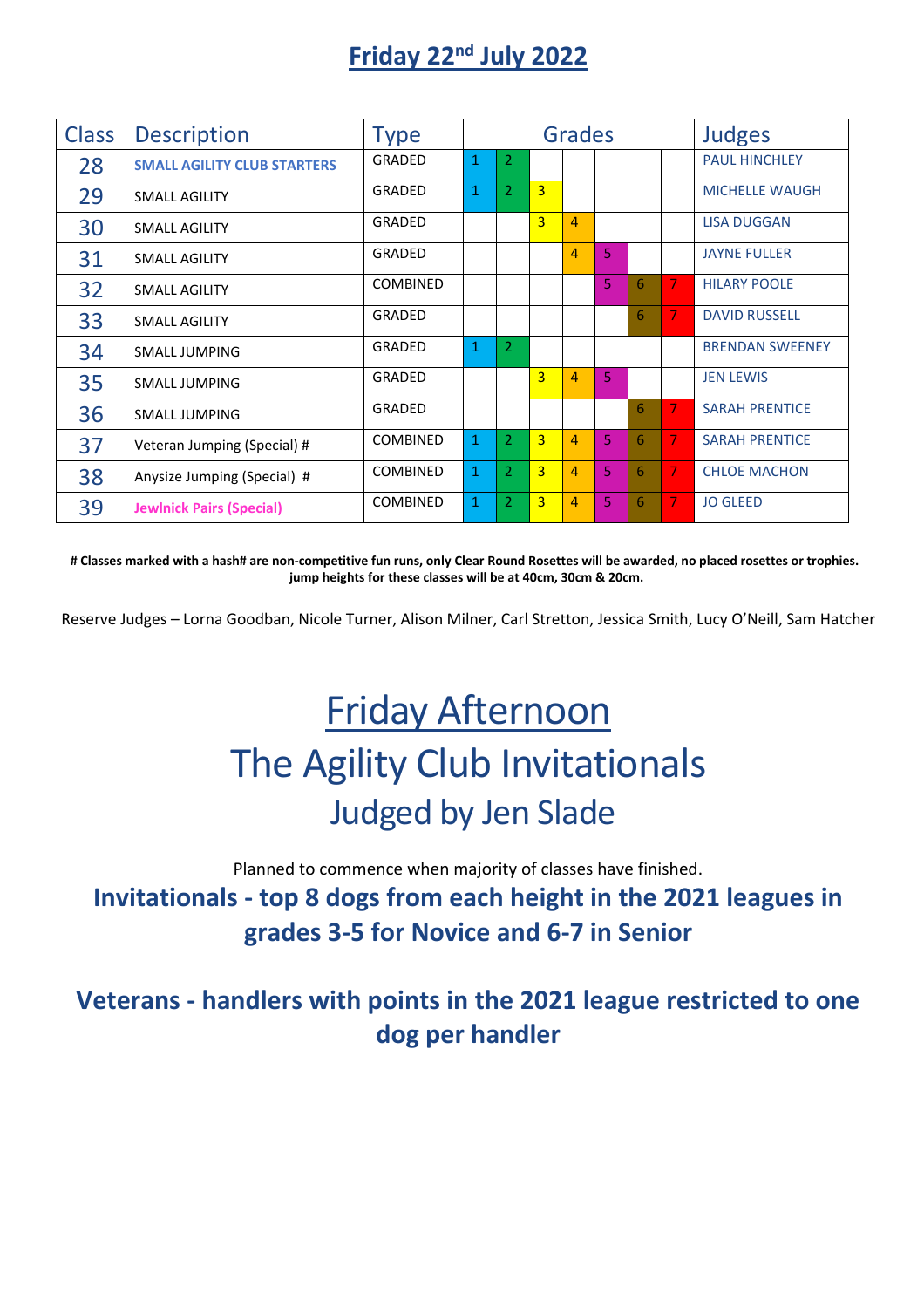# **Saturday 23 rd July 2022**

| <b>Class</b> | <b>Description</b>                                                                                              | <b>Type</b>   | <b>Grades</b> |                |                |                |                |   | <b>Judges</b>  |                       |
|--------------|-----------------------------------------------------------------------------------------------------------------|---------------|---------------|----------------|----------------|----------------|----------------|---|----------------|-----------------------|
| 40           | <b>IAF LARGE TEAMS (Special)</b>                                                                                | COMBINED      | $\mathbf{1}$  | $\overline{2}$ | $\overline{3}$ | 4              | 5              | 6 | $\overline{7}$ | <b>DAVE COOPER</b>    |
| 41           | <b>LARGE AGILITY</b>                                                                                            | <b>GRADED</b> | $\mathbf{1}$  | $\overline{2}$ |                |                |                |   |                | <b>BOB HAYWARD</b>    |
| 42           | <b>LARGE AGILITY</b>                                                                                            | GRADED        | $\mathbf{1}$  | $\overline{2}$ | $\overline{3}$ |                |                |   |                | <b>RICHARD DAVIES</b> |
| 43           | <b>LARGE AGILITY</b>                                                                                            | GRADED        |               |                | $\overline{3}$ | $\overline{4}$ |                |   |                | <b>TOM DRAWWATER</b>  |
| 44           | <b>LARGE AGILITY</b>                                                                                            | <b>GRADED</b> |               |                |                | $\overline{4}$ | 5              |   |                | <b>DAVE COOPER</b>    |
| 45           | <b>KENNEL CLUB LARGE DOG</b><br><b>AGILITY STAKES @ The London</b><br><b>International Horse Show</b>           | COMBINED      |               |                |                |                | 5              | 6 | 7              | <b>JEN SLADE</b>      |
| 46           | <b>CRUFTS SINGLES LARGE AGILITY</b>                                                                             | COMBINED      |               |                |                |                |                | 6 | 7.             | <b>PHIL BARBER</b>    |
| 47           | LARGE JUMPING                                                                                                   | GRADED        | $\mathbf{1}$  | $\overline{2}$ |                |                |                |   |                | <b>MELANIE WRIGHT</b> |
| 48           | LARGE JUMPING                                                                                                   | GRADED        |               |                | $\overline{3}$ | $\overline{4}$ | $\overline{5}$ |   |                | <b>MELANIE WRIGHT</b> |
| 49           | LARGE JUMPING                                                                                                   | GRADED        |               |                |                |                |                | 6 | $\overline{7}$ | <b>JEN MACHON</b>     |
| 50           | <b>IAF INTERMEDIATE TEAMS</b><br>(Special)                                                                      | COMBINED      | $\mathbf{1}$  | $\overline{2}$ | $\overline{3}$ | $\overline{4}$ | 5              | 6 | $\overline{7}$ | <b>DAVE COOPER</b>    |
| 51           | <b>INTERMEDIATE AGILITY</b>                                                                                     | GRADED        | $\mathbf{1}$  | $\overline{2}$ |                |                |                |   |                | <b>BOB HAYWARD</b>    |
| 52           | <b>INTERMEDIATE AGILITY</b>                                                                                     | GRADED        | $\mathbf{1}$  | $\overline{2}$ | $\overline{3}$ |                |                |   |                | <b>TOM DRAWWATER</b>  |
| 53           | <b>INTERMEDIATE AGILITY</b>                                                                                     | GRADED        |               |                | $\overline{3}$ | $\overline{4}$ |                |   |                | <b>TOM DRAWWATER</b>  |
| 54           | <b>INTERMEDIATE AGILITY</b>                                                                                     | GRADED        |               |                |                | $\overline{4}$ | $\overline{5}$ |   |                | <b>GARRY OVENELL</b>  |
| 55           | <b>KENNEL CLUB INTERMEDIATE</b><br><b>DOG AGILITY STAKES @ The</b><br><b>London International Horse</b><br>Show | COMBINED      |               |                |                |                | 5              | 6 | 7              | <b>JEN SLADE</b>      |
| 56           | <b>CRUFTS SINGLES INTERMEDIATE</b><br><b>AGILITY</b>                                                            | COMBINED      |               |                |                |                |                | 6 | 7.             | <b>PHIL BARBER</b>    |
| 57           | INTERMEDIATE JUMPING                                                                                            | GRADED        | $\mathbf{1}$  | $\overline{2}$ |                |                |                |   |                | <b>CARLA WHYTE</b>    |
| 58           | <b>INTERMEDIATE JUMPING</b>                                                                                     | GRADED        |               |                | $\overline{3}$ | 4              | 5              |   |                | <b>JEN MACHON</b>     |
| 59           | INTERMEDIATE JUMPING                                                                                            | GRADED        |               |                |                |                |                | 6 | 7.             | <b>JEN MACHON</b>     |
| 60           | <b>KENNEL CLUB MEDIUM</b><br><b>CHAMPIONSHIP</b>                                                                | GRADED        |               |                |                |                |                |   | 7.             | <b>JACQUI WOOD</b>    |
| 61           | <b>MEDIUM AGILITY</b>                                                                                           | GRADED        | $\mathbf{1}$  | $\overline{2}$ |                |                |                |   |                | <b>DAVE COOPER</b>    |
| 62           | <b>MEDIUM AGILITY</b>                                                                                           | GRADED        | $\mathbf{1}$  | $\overline{2}$ | $\overline{3}$ |                |                |   |                | <b>GARRY OVENELL</b>  |
| 63           | MEDIUM AGILITY                                                                                                  | GRADED        |               |                | 3 <sup>2</sup> | $\overline{4}$ |                |   |                | <b>JEN SLADE</b>      |
| 64           | MEDIUM AGILITY                                                                                                  | GRADED        |               |                |                | $\overline{4}$ | 5              |   |                | <b>DAVE COOPER</b>    |
| 65           | <b>MEDIUM AGILITY</b>                                                                                           | GRADED        |               |                |                |                | 5 <sub>1</sub> | 6 |                | <b>BOB HAYWARD</b>    |
| 66           | <b>CRUFTS SINGLES MEDIUM</b><br><b>AGILITY</b>                                                                  | COMBINED      |               |                |                |                |                | 6 | 7.             | <b>RICHARD DAVIES</b> |
| 67           | MEDIUM JUMPING                                                                                                  | GRADED        | $\mathbf{1}$  | $\overline{2}$ |                |                |                |   |                | <b>CARLA WHYTE</b>    |
| 68           | MEDIUM JUMPING                                                                                                  | GRADED        |               |                | $\overline{3}$ | $\overline{4}$ | 5 <sub>1</sub> |   |                | <b>NIGEL RUDD</b>     |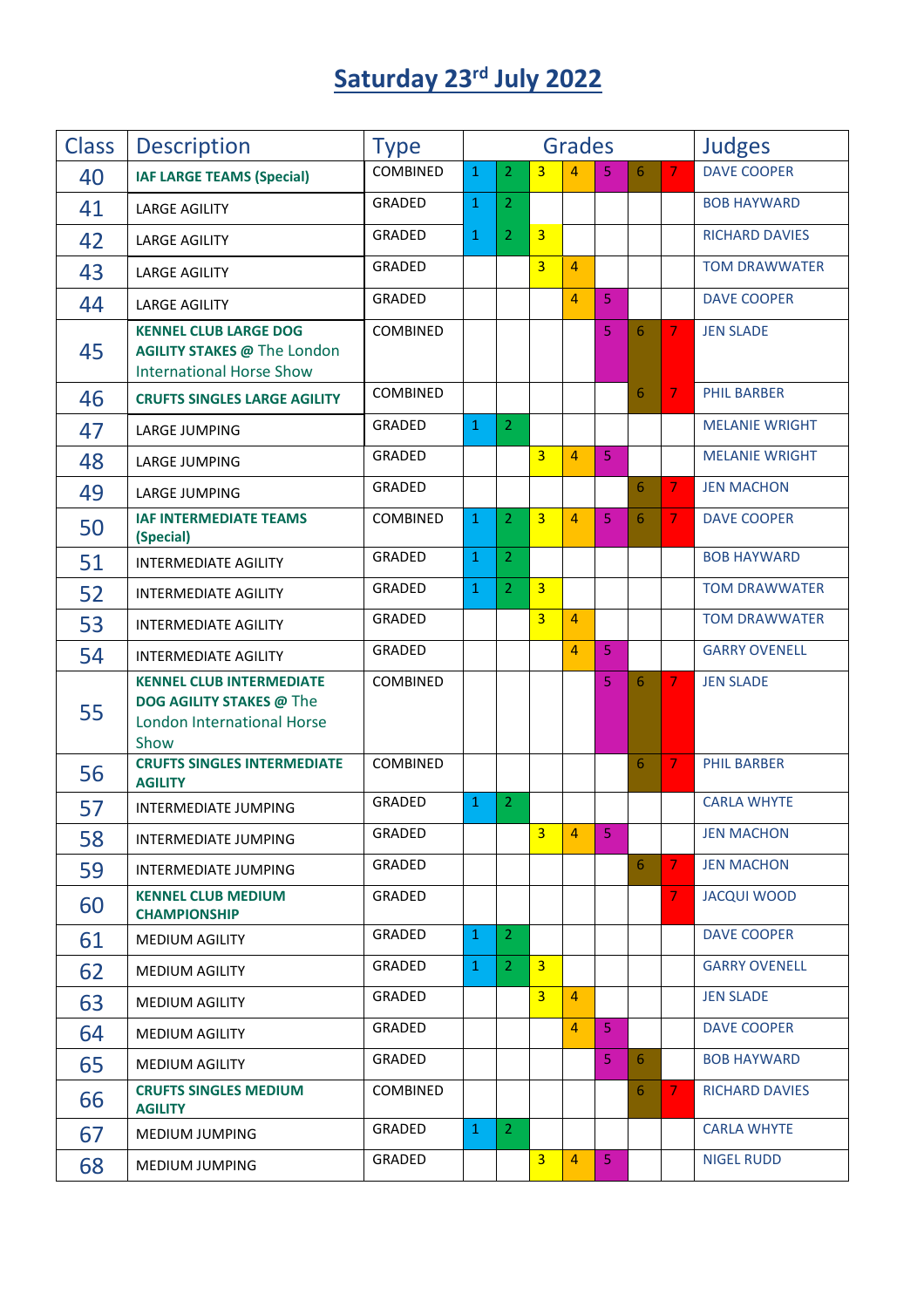| 69 | MEDIUM JUMPING                                  | GRADED          |              |                |                |                |                | 6 | 7 | <b>NIGEL RUDD</b>     |
|----|-------------------------------------------------|-----------------|--------------|----------------|----------------|----------------|----------------|---|---|-----------------------|
| 70 | <b>KENNEL CLUB SMALL</b><br><b>CHAMPIONSHIP</b> | GRADED          |              |                |                |                |                |   | 7 | <b>JACQUI WOOD</b>    |
| 71 | SMALL AGILITY                                   | GRADED          | $\mathbf{1}$ | $\overline{2}$ |                |                |                |   |   | <b>BOB HAYWARD</b>    |
| 72 | SMALL AGILITY                                   | GRADED          | $\mathbf{1}$ | $\overline{2}$ | $\overline{3}$ |                |                |   |   | <b>GARRY OVENELL</b>  |
| 73 | SMALL AGILITY                                   | GRADED          |              |                | $\overline{3}$ | $\overline{4}$ |                |   |   | <b>TOM DRAWWATER</b>  |
| 74 | SMALL AGILITY                                   | GRADED          |              |                |                | $\overline{4}$ | 5              |   |   | <b>GARRY OVENELL</b>  |
| 75 | SMALL AGILITY                                   | GRADED          |              |                |                |                | 5.             | 6 |   | <b>BOB HAYWARD</b>    |
| 76 | <b>CRUFTS SINGLES SMALL AGILITY</b>             | <b>COMBINED</b> |              |                |                |                |                | 6 | 7 | <b>RICHARD DAVIES</b> |
| 77 | SMALL JUMPING                                   | GRADED          | $\mathbf{1}$ | 2              |                |                |                |   |   | <b>CARLA WHYTE</b>    |
| 78 | <b>SMALL JUMPING</b>                            | GRADED          |              |                | $\overline{3}$ | $\overline{4}$ | $\overline{5}$ |   |   | <b>JEN MACHON</b>     |
| 79 | <b>SMALL JUMPING</b>                            | GRADED          |              |                |                |                |                | 6 | 7 | <b>NIGEL RUDD</b>     |
| 80 | Anysize Jumping (Special) #                     | <b>COMBINED</b> | 1            | 2              | 3              | 4              | 5              | 6 | 7 | <b>CARLA WHYTE</b>    |

**# Classes marked with a hash# are non-competitive fun runs, only Clear Round Rosettes will be awarded, no placed rosettes or trophies. jump heights for these classes will be at 40cm, 30cm & 20cm.**

Reserve Judges – Alison Milner, Carl Stretton, Jessica Smith, Caroline Durrant, Sam Hatcher

# Saturday Afternoon Medium & Small Championship Final Judged by Jacqui Wood

# The Agility Club Starters & Juniors Finals Judged by Phil Barber

Planned to commence when majority of classes have finished.

**Starters Final - Dogs from heats during 2021/2022 Invites to be issued by the end of April.**

**Juniors - handlers with points in the 2021 league restricted to one dog per handler**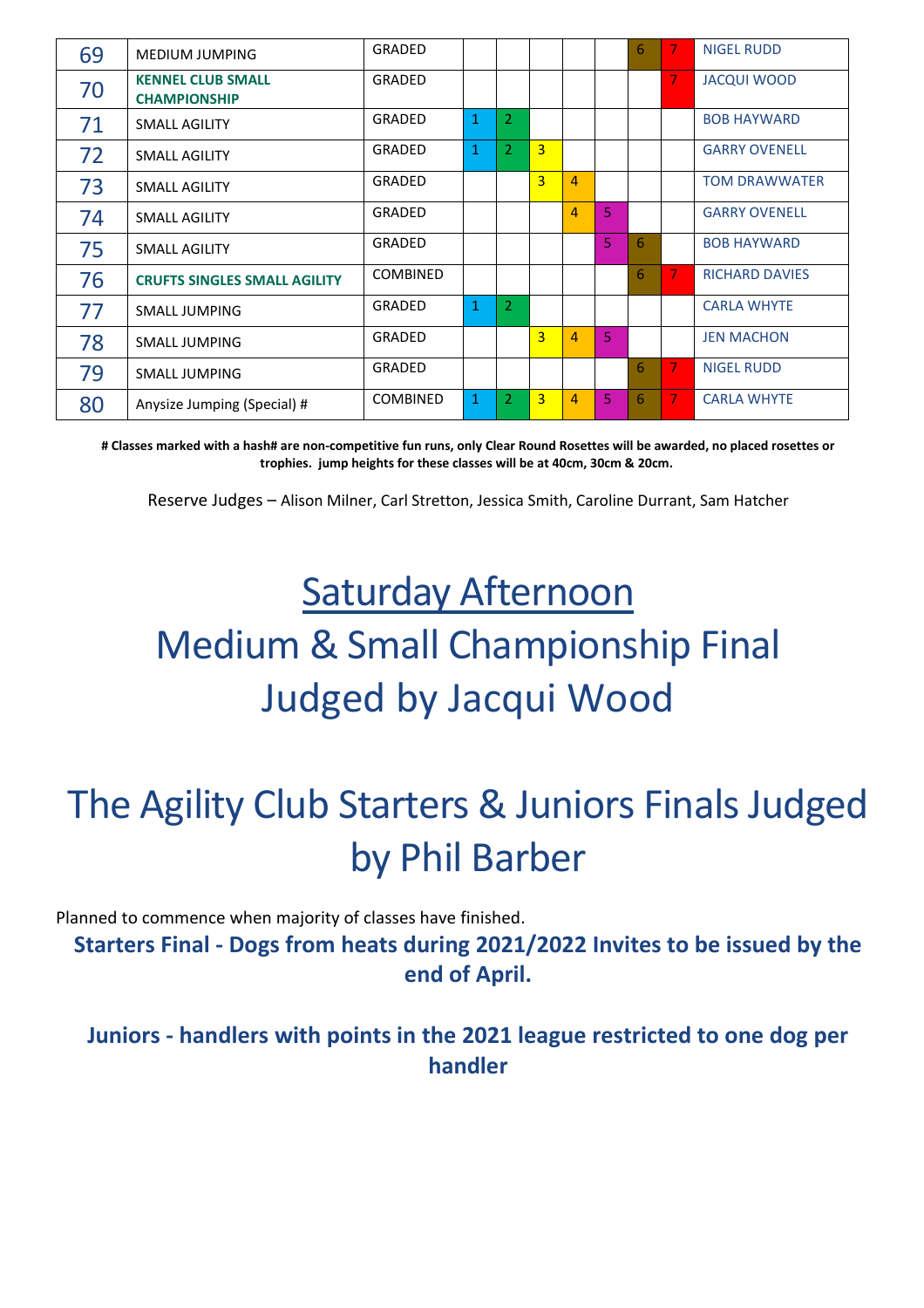# **Sunday 24 th July 2022**

| <b>Class</b> | <b>Description</b>                                                                                        | <b>Type</b>     |              |                      |                | <b>Grades</b>  |   |   |                | <b>Judges</b>                 |
|--------------|-----------------------------------------------------------------------------------------------------------|-----------------|--------------|----------------------|----------------|----------------|---|---|----------------|-------------------------------|
| 81           | <b>KENNEL CLUB LARGE DOG</b><br><b>CHAMPIONSHIP</b>                                                       | <b>GRADED</b>   |              |                      |                |                |   |   | 7              | <b>LESLIE OSBORNE</b>         |
| 82           | <b>LARGE AGILITY</b>                                                                                      | <b>GRADED</b>   | 1            | 2                    |                |                |   |   |                | <b>LYNETTE GARSTANG</b>       |
| 83           | <b>LARGE AGILITY</b>                                                                                      | <b>GRADED</b>   | $\mathbf{1}$ | 2                    |                |                |   |   |                | <b>ORIENNE LANGLEY-SADLER</b> |
| 84           | <b>LARGE AGILITY</b>                                                                                      | GRADED          |              |                      | 3              | $\overline{4}$ |   |   |                | <b>CHRIS LADE</b>             |
| 85           | <b>CAMDDWR CUP LARGE</b><br><b>AGILITY</b>                                                                | COMBINED        |              |                      | 3              | 4              | 5 |   |                | <b>IAN BALCHIN</b>            |
| 86           | <b>LARGE AGILITY</b>                                                                                      | <b>GRADED</b>   |              |                      |                |                | 5 | 6 |                | <b>IAN BALCHIN</b>            |
| 87           | <b>LARGE AGILITY</b>                                                                                      | GRADED          |              |                      |                |                |   | 6 | $\overline{7}$ | <b>CHRIS SYMONS</b>           |
| 88           | LARGE JUMPING                                                                                             | <b>GRADED</b>   | $\mathbf{1}$ | $\overline{2}$       | $\overline{3}$ |                |   |   |                | <b>STEPH MATTHEWS</b>         |
| 89           | LARGE JUMPING                                                                                             | GRADED          |              |                      |                | 4              | 5 |   |                | <b>VICTORIA GOAD</b>          |
| 90           | LARGE JUMPING                                                                                             | GRADED          |              |                      |                |                |   | 6 | 7              | <b>VICTORIA GOAD</b>          |
| 91           | <b>KENNEL CLUB</b><br><b>INTERMEDIATE DOG</b><br><b>CHAMPIONSHIP</b>                                      | GRADED          |              |                      |                |                |   |   | 7              | <b>LESLIE OSBORNE</b>         |
| 92           | <b>INTERMEDIATE AGILITY</b>                                                                               | <b>GRADED</b>   | 1            | 2                    |                |                |   |   |                | <b>LYNETTE GARSTANG</b>       |
| 93           | <b>INTERMEDIATE AGILITY</b>                                                                               | GRADED          | $\mathbf{1}$ | $\overline{2}$       |                |                |   |   |                | <b>ORIENNE LANGLEY-SADLER</b> |
| 94           | <b>INTERMEDIATE AGILITY</b>                                                                               | GRADED          |              |                      | 3              | $\overline{4}$ |   |   |                | <b>CHRIS SYMONS</b>           |
| 95           | <b>INTERMEDIATE AGILITY</b>                                                                               | <b>COMBINED</b> |              |                      | 3              | $\overline{4}$ | 5 |   |                | <b>IAIN LANGMAN</b>           |
| 96           | <b>INTERMEDIATE AGILITY</b>                                                                               | GRADED          |              |                      |                |                | 5 | 6 |                | <b>IAN BALCHIN</b>            |
| 97           | <b>INTERMEDIATE AGILITY</b>                                                                               | GRADED          |              |                      |                |                |   | 6 | 7              | <b>IAIN LANGMAN</b>           |
| 98           | INTERMEDIATE JUMPING                                                                                      | <b>GRADED</b>   | $\mathbf{1}$ | 2                    | 3              |                |   |   |                | <b>STEPH MATTHEWS</b>         |
| 99           | <b>INTERMEDIATE JUMPING</b>                                                                               | GRADED          |              |                      |                | $\overline{4}$ | 5 |   |                | <b>STEPH MATTHEWS</b>         |
| 100          | <b>INTERMEDIATE JUMPING</b>                                                                               | <b>GRADED</b>   |              |                      |                |                |   | 6 | 7              | <b>VICTORIA GOAD</b>          |
| 101          | <b>KENNEL CLUB MEDIUM</b><br><b>DOG AGILITY STAKES @ The</b><br>London International<br><b>Horse Show</b> | COMBINED        |              |                      |                |                | 5 | 6 | 7              | <b>CAMERON BUNCE</b>          |
| 102          | <b>MEDIUM AGILITY</b>                                                                                     | GRADED          | $\mathbf{1}$ | $\overline{2}$       |                |                |   |   |                | <b>LYNETTE GARSTANG</b>       |
| 103          | MEDIUM AGILITY                                                                                            | GRADED          | $\mathbf{1}$ | $\mathbf{2}^{\circ}$ |                |                |   |   |                | <b>ORIENNE LANGLEY-SADLER</b> |
| 104          | MEDIUM AGILITY                                                                                            | GRADED          |              |                      | $\overline{3}$ | $\overline{4}$ |   |   |                | <b>CHRIS LADE</b>             |
| 105          | <b>CRUFTS KENNEL CLUB</b><br><b>NOVICE CUP DOG AGILITY</b><br><b>STAKES</b>                               | COMBINED        |              |                      | $\overline{3}$ | 4              | 5 |   |                | <b>IAIN LANGMAN</b>           |
| 106          | <b>MEDIUM AGILITY</b>                                                                                     | GRADED          |              |                      |                |                |   | 6 | $\overline{7}$ | <b>CHRIS LADE</b>             |
| 107          | MEDIUM JUMPING                                                                                            | GRADED          | $\mathbf{1}$ | $\mathbf{2}^{\circ}$ | $\overline{3}$ |                |   |   |                | YVETTE DUMONT                 |
| 108          | MEDIUM JUMPING                                                                                            | GRADED          |              |                      |                | $\overline{4}$ | 5 |   |                | <b>STEPH MATTHEWS</b>         |
| 109          | MEDIUM JUMPING                                                                                            | GRADED          |              |                      |                |                |   | 6 | $\overline{7}$ | YVETTE DUMONT                 |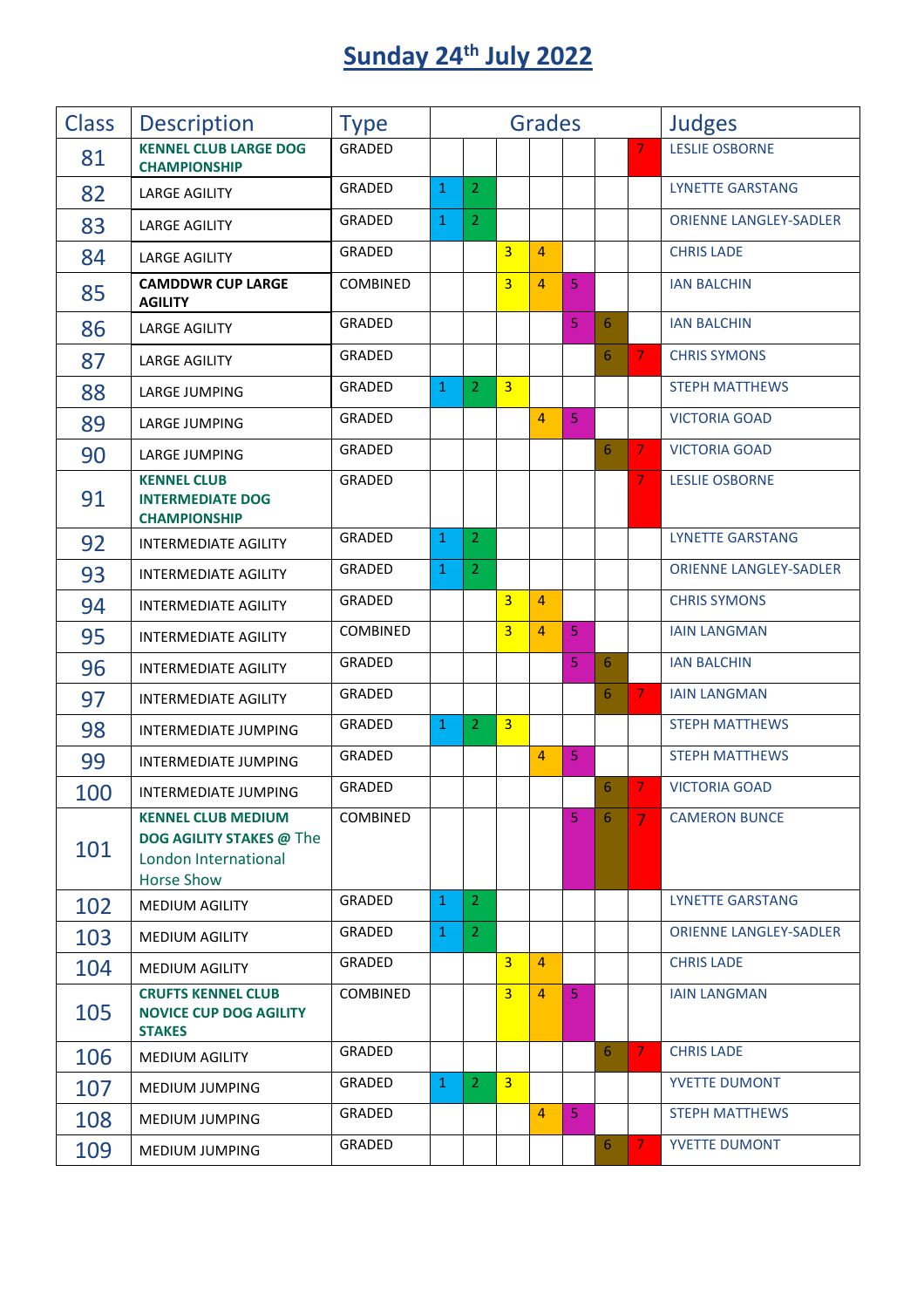| 110 | <b>KENNEL CLUB SMALL DOG</b><br><b>AGILITY STAKES @ The</b><br>London International<br>Horse Show | <b>COMBINED</b> |              |                |                |                | 5  | 6 |   | <b>CAMERON BUNCE</b>          |
|-----|---------------------------------------------------------------------------------------------------|-----------------|--------------|----------------|----------------|----------------|----|---|---|-------------------------------|
| 111 | SMALL AGILITY                                                                                     | GRADED          | $\mathbf{1}$ | $\overline{2}$ |                |                |    |   |   | <b>ORIENNE LANGLEY-SADLER</b> |
| 112 | SMALL AGILITY                                                                                     | GRADED          | $\mathbf{1}$ | $\overline{2}$ |                |                |    |   |   | <b>LYNETTE GARSTANG</b>       |
| 113 | <b>SMALL AGILITY</b>                                                                              | GRADED          |              |                | $\overline{3}$ | $\overline{4}$ |    |   |   | <b>CHRIS SYMONS</b>           |
| 114 | <b>CRUFTS KENNEL CLUB</b><br><b>NOVICE CUP DOG AGILITY</b><br><b>STAKES</b>                       | <b>COMBINED</b> |              |                | $\overline{3}$ | $\overline{4}$ | 5  |   |   | <b>IAIN LANGMAN</b>           |
| 115 | SMALL AGILITY                                                                                     | GRADED          |              |                |                |                |    | 6 | 7 | <b>CHRIS SYMONS</b>           |
| 116 | <b>SMALL JUMPING</b>                                                                              | GRADED          | $\mathbf{1}$ | $\overline{2}$ | $\overline{3}$ |                |    |   |   | <b>YVETTE DUMONT</b>          |
| 117 | <b>SMALL JUMPING</b>                                                                              | GRADED          |              |                |                | 4              | 5  |   |   | <b>VICTORIA GOAD</b>          |
| 118 | <b>SMALL JUMPING</b>                                                                              | <b>GRADED</b>   |              |                |                |                |    | 6 | 7 | <b>YVETTE DUMONT</b>          |
| 119 | Anysize Jumping (Special) #                                                                       | <b>COMBINED</b> | $\mathbf{1}$ | 2              | 3              | 4              | 5. | 6 | 7 | <b>VICTORIA GOAD</b>          |

**# Classes marked with a hash# are non-competitive fun runs, only Clear Round Rosettes will be awarded, no placed rosettes or trophies.** J**ump heights for these classes will be at 40cm, 30cm & 20cm.**

Reserve Judges - Caroline Durrant, Alan Wildman, Lorna Goodban, Sam Hatcher

# Sunday Afternoon

# Large & Intermediate Championship Final Judged by Leslie Osborne

Planned to commence when majority of classes have finished.

## Awards

**Trophies: 1st where class entries are under 35. 1st & 2nd for entries of 35-70, 1st, 2nd & 3rd over 70 entries. Champ Classes Rosettes 1-10th agility and jumping rounds. Final rounds 1st - 5th place all heights.** 

**Rosettes: Place rosettes will be to at least 10% of entries and clear round rosettes available in all classes to be collected at the show.**

**#Classes marked with a hash# are non-competitive fun runs, only Clear Round Rosettes will be awarded, no placed rosettes or trophies.**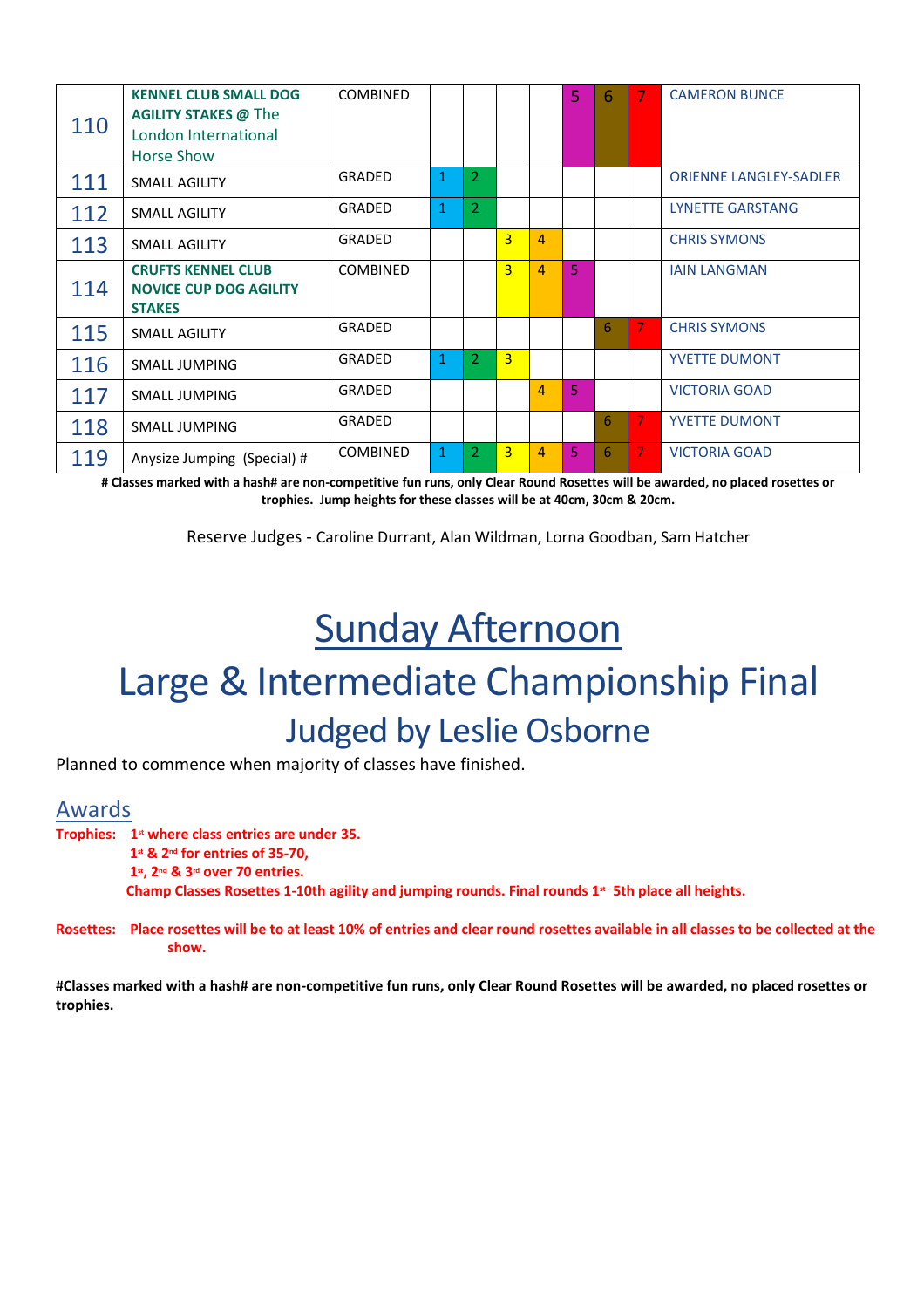### **HEIGHT LIMITS FOR DOGS**

Large Dogs For dogs measuring over 500mm at the withers. Intermediate Dogs For dogs measuring over 430mm and measuring 500mm or under at the withers Medium Dogs For dogs measuring over 350mm and measuring 430mm or under at the withers. Small Dogs For dogs measuring 350mm or under at the withers.

## **HEIGHT OF HURDLES**

#### **Full Heights**

| Large Dogs               | 60cm |
|--------------------------|------|
| <b>Intermediate Dogs</b> | 50cm |
| <b>Medium Dogs</b>       | 40cm |
| <b>Small Dogs</b>        | 30cm |

#### **ELIGIBILITY FOR CLASSES**

In the following definitions of classes 1<sup>st</sup> prizes or other prize wins are those gained in standard classes at any Kennel Club licensed championship agility, premier agility, open agility or limited agility shows (i.e. special classes and invitational events excepted).

Standard classes may be scheduled for agility shows, as Agility classes or Jumping classes. All standard classes must contain the weaving poles obstacle. Standard Agility classes must contain the following elements: "A Ramp", Dog Walk and See-Saw. With this proviso classes are defined as follows:-

A maximum of 4 standard classes may be scheduled for any dog on an individual day of competition. Any number of special classes may be scheduled.

**Class Structure**. A class may either be held as a graded class or a combined class. A graded class may be scheduled for a maximum of 3 consecutive grades with separate results and awards issued for each grade. A combined class may be scheduled for more than one consecutive grade with one overall set of results.

**Progression.** Progression from each grade will be determined by the eligibility for the class as referenced in H(1)(A)11. Results from combined classes will only count towards progression from the dog's current grade. To count for progression wins must be gained in standard classes at Kennel Club licensed agility shows. Only a first place with a clear round completed within the course time set by the judge will count towards grade progression.

Competitors will be allowed to walk the course set at small, medium, intermediate or large height without their dog(s) before the class begins.

**Points Progression.** At the handler's discretion a dog may progress up to grade 4 by winning 100 points at each grade, using the Agility Warrant points scheme (Regulation K3.d refers). A minimum of 50 points must be gained in agility (not jumping) classes in the relevant grade. If this method of progression is selected, the handler must ensure the show secretary signs the dog's Agility Record Book at the first show entered at the higher grade. There is no time limit on this progression, however once a dog has progressed, it cannot return to a previous grade.

Progression on points must be done prior to the closing date of entries. It is not possible to change a grade on points once the entries have closed.

### **STANDARD CLASSES**

Only 1<sup>st</sup> prizes and points gained in standard classes at Kennel Club licensed agility shows may be used for progression through the classes. (A dog is only eligible for one grade). In defining the eligibility of the owner or handler for Grade 1, the 2 wins and points progression referred to in the definition apply only to one dog and not an accumulation of dogs**.** 

#### **Grade 1**

Open to owners, handlers or dogs which have not gained a minimum of two 1<sup>st</sup> places at Grade 1 at Kennel Club licensed agility shows, at least one of which must have been gained in an agility (not jumping) class. *N.B Owners, handlers or dogs previously qualified out of Grade 1 are not eligible for this class.*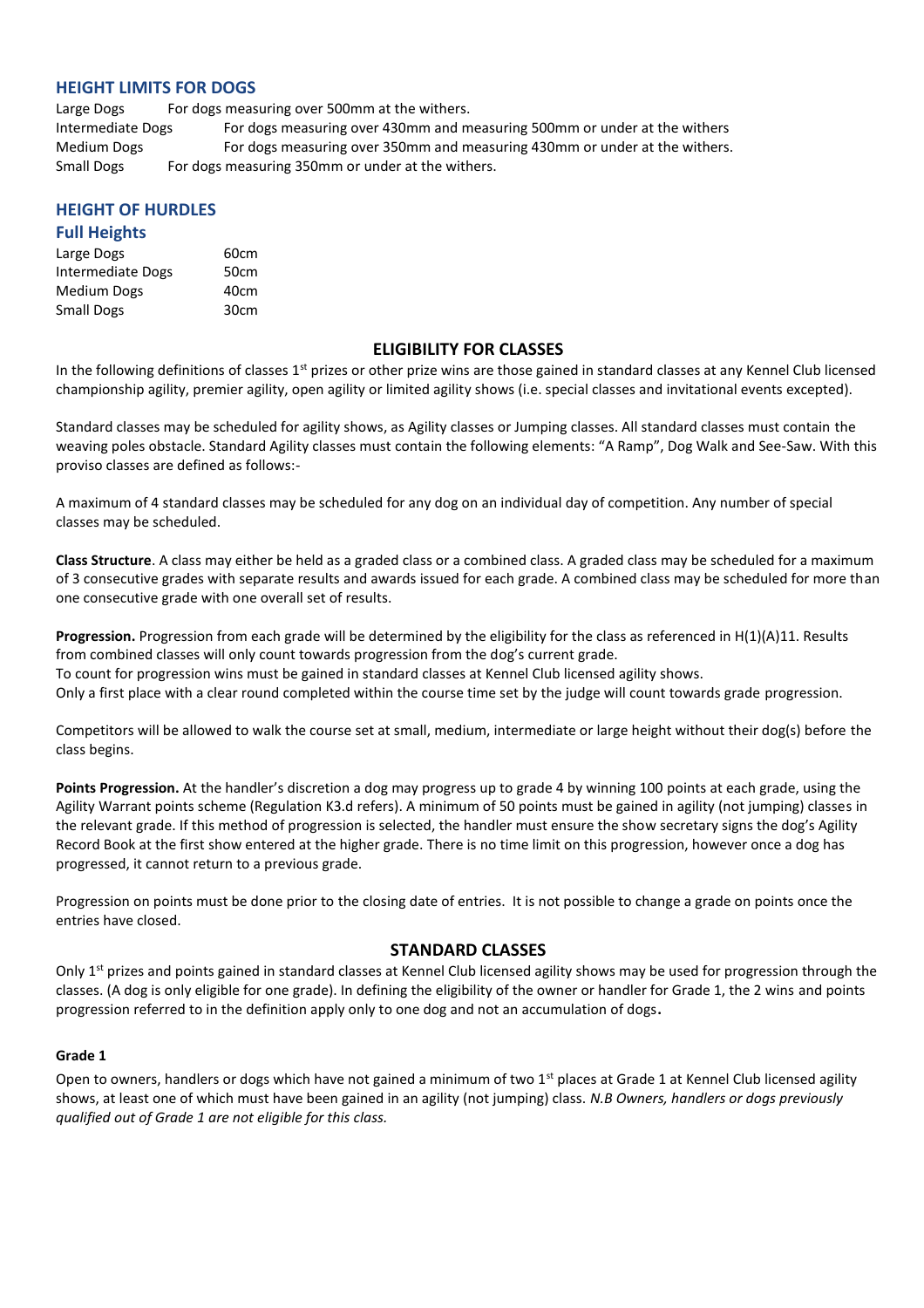#### **Grade 2**

Open to dogs which are not eligible for Grade 1 or have elected to progress on points from Grade 1 and are not eligible for Grades 3, 4, 5, 6, or 7.

## **Grade 3**

Open to dogs which have gained a minimum of two  $1<sup>st</sup>$  places at Grade 2 at Kennel Club licensed agility shows, one of which must have been gained in an agility (not jumping) class, or have elected to progress on points from Grade 2 and are not eligible for Grades 2, 4, 5, 6 or 7.

### **Grade 4**

Open to dogs which have gained a minimum of three 1<sup>st</sup> places at Grade 3 at Kennel Club licensed agility shows, two of which must have been gained in agility (not jumping classes), or have elected to progress on points from Grade 3 and are not eligible for Grades 2, 3, 5, 6 or 7

### **Grade 5**

Open to dogs which have gained a minimum of four  $1<sup>st</sup>$  places at Grade 4 at Kennel Club licensed agility shows, two of which must have been gained in agility (not jumping) classes, and are not eligible for Grades 2, 3, 4, 6 or 7

#### **Grade 6**

Open to dogs which have gained a minimum of four 1<sup>st</sup> places at Grade 5 at Kennel Club licensed agility shows, two of which must have been gained in agility (not jumping) classes, and are not eligible for Grades 2, 3, 4, 5 or 7.

#### **Grade 7**

Open to dogs which have gained a minimum of five  $1<sup>st</sup>$  places at Grade 6 at Kennel Club licensed agility shows, three of which must have been gained in agility (not jumping) classes, and are not eligible for Grades 2, 3, 4, 5 or 6.

#### **Championship Class (Kennel Club Championship Agility Certificate)**

Open to dogs having qualified to compete in Grade 7 which have had 5 wins at Full Height in either Grade 6 or Grade 7, at least 3 of which must be gained in agility classes. To consist of 2 qualifying rounds of standard Kennel Club classes, 1 Agility Class and 1 Jumping Class, and a final round of Agility, to be held at the same show.

### **SPECIAL CLASSES**

Societies may schedule classes other than those defined above as "special classes". The eligibility for "special" classes must be defined by the society and included in the schedule. The word "special" must be included in the title of the class. Where special classes are classified for older and/or inexperienced dogs, the height of the hurdles, the A-ramp, and the dog walk, and the length of the long jump, may be reduced below the dimensions specified in these regulations, in which case such dimensions must be included in the class definition in the show schedule.

Marking for special classes may deviate from marking for standard classes, but must be specified in the schedule. Wins, places and clear rounds in special classes will not count towards agility warrant points or grade progression at Kennel Club shows.

**Veterans Jumping (Special) -** Open to dogs aged 9 years and over and not entered in any other class, Anysize excepted. Jump heights will be set at 40cm, 30cm & 20cm, handler's choice on the day

**Anysize Jumping (Special) -** Open to all dogs that are not entered into any other class, veterans excepted. Jump height for Anysize class will be set at 40cm, 30cm & 20cm, handler's choice on the day. Jump height will not be changed once they have been raised/lowered, so please make sure you are ringside when the jumps are at your chosen height. This is intended as a noncompetitive fun run for dogs and only Clear Round rosettes will be awarded, no placed rosettes or trophies.

In both Anysize and Veteran classes there will be just jumps & tunnels.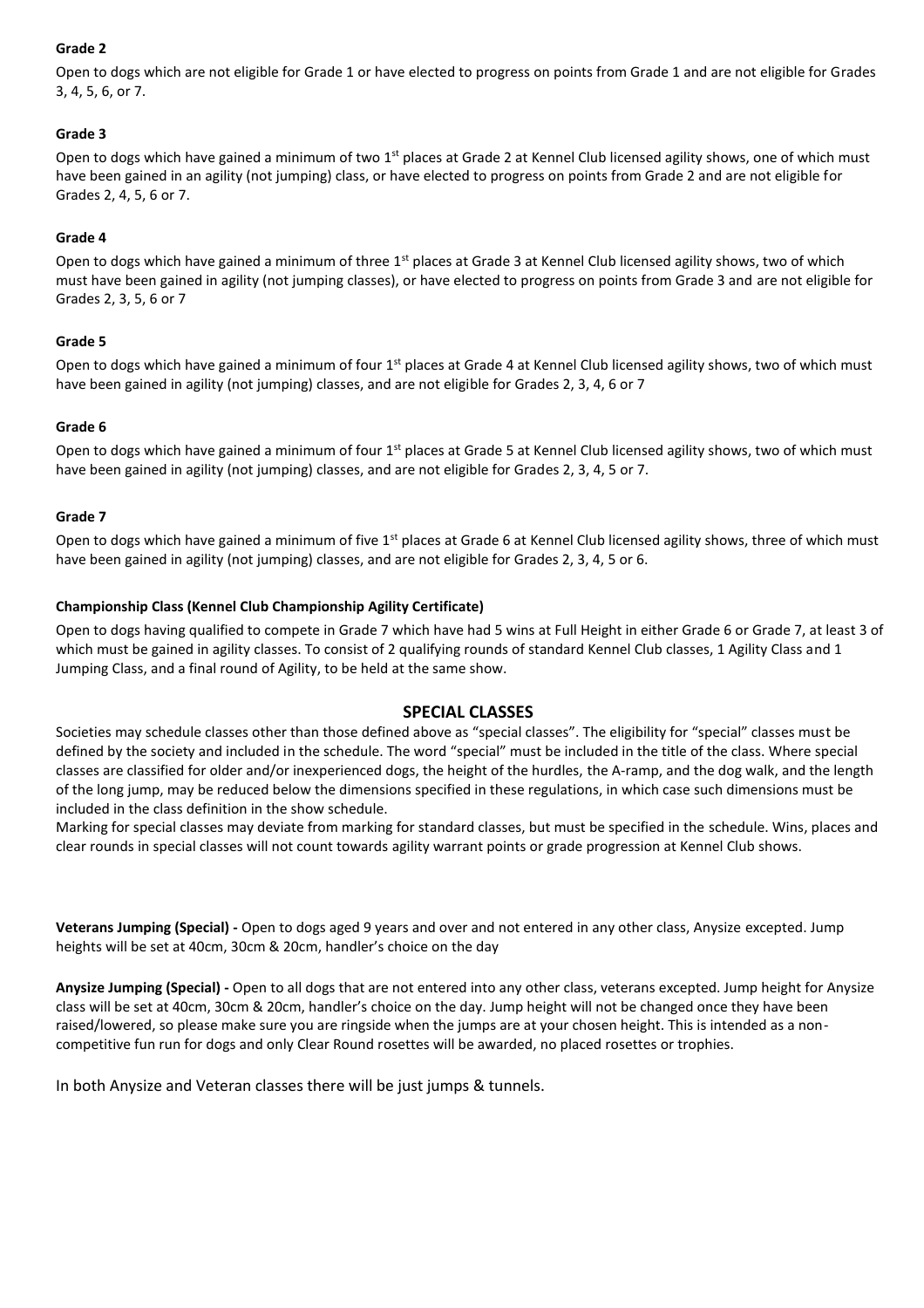## Finals & Qualifiers

## **Agility Club Large, Intermediate, Medium & Small Starters Agility Challenge 2022 Rules**.

- 1. The competition will be run under the relevant Kennel Club Regulations in force at that time. Handlers will be deemed to have agreed to abide by these rules and regulations. Dogs will compete at their measured height. **The class will run as a Graded 1 and 2 Agility Class.**
- 2. Each Heat is open to all Grade 1-2 dogs of the correct size for each heat, each heat will offer awards for the heights on offer as follows;
	- Rosettes to a minimum of 10%,
	- Trophies <30 =  $1^{st}$ , between 30 and 60 =  $1^{st}$  &  $2^{nd}$ , over 60 =  $1^{st}$   $3^{rd}$
- 3. ONLY dogs handled by an Agility Club member at the time of competing **(date of joining/renewal must be prior to the first day of the show)** may qualify for the Final. In order to compete in the Final you must also be a current member of The Agility Club on the day of the final.
- 4. The competition will normally consist of up to twenty Heats. The **highest placed** Agility Club member in each Grade at the Heat will go through to the Final, providing they have achieved an awarded place as detailed in paragraph 2.
- 5. Both handler and dog may only qualify once for each height Final. Each handler and dog pairing may only qualify once for the Final. In the event of the highest placed dog(s) having qualified previously, the next highest placed dog will qualify. *The Agility Club reserves the right to call on the next placed Agility Club member if the highest placed is unable to attend the final.*

Any queries to finals secretary [finals@agilityclub.org](mailto:finals@agilityclub.org)



## **CRUFTS and DISCOVER DOGS AGILITY HEAT REGULATIONS 2022/2023**

## **General Regulations**

The following regulations apply to all Crufts and Discover Dogs qualifying agility competitions and heats.

All events must be judged under the appropriate Kennel Club regulations H & H (1) in force at the time of the event. Competitors entering any competition will be deemed to have agreed to abide by these regulations.

All heats must take place at Kennel Club licensed shows and the class name in the schedule should replicate exactly the name of the competition as stated in these regulations.

All Kennel Club supported competitions should be judged using standard marking.

If the entry for the heat exceeds The Kennel Club limit for a judge in a day, then the class will be equally split and another judge appointed for the second part. Qualifiers and points from that heat will be taken in equal proportion from each part.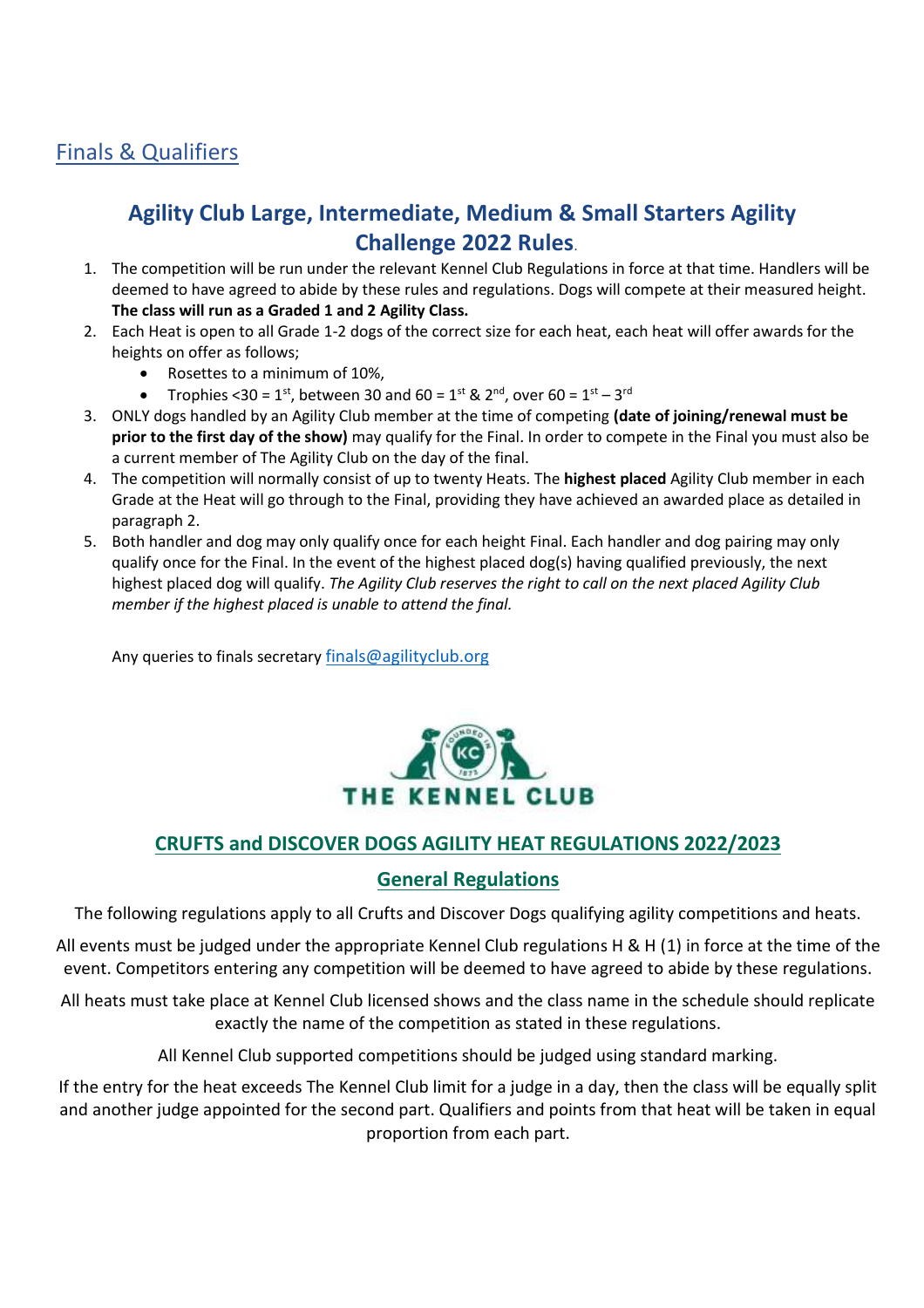Dogs entered in any heats must be eligible for the competition entered. Judges have the right to check the dog's Kennel Club agility Record Book to ensure the dog is running in the correct height category. Where points are accumulated throughout the year these will be allocated to the specific handler and dog partnership (no substitution of dog or handler may be made). If there is an equality of points after all the heat results have been calculated, the dog and handler partnership which has achieved the highest place at a heat will take preference in the final allocation of places.

An entry fee will be charged for each dog at Crufts and [Discover Dogs.](https://www.discoverdogs.org.uk/)

Note to show societies: All results from these heats must be sent to the Working Dog Activities Team at The Kennel Club within 14 days of the show date to this [email.](http://agility@thekennelclub.org.uk)



## **Crufts Singles Agility Competition 2022/2023**

Qualifying heats will be scheduled as a standard combined class for grades 6 & 7. There will be a separate qualifying competition for each height category (small, medium, intermediate and large) with 11 heats for each height, held at Kennel Club licensed shows throughout the country.

## **Eligibility**

Competitors may enter more than one dog in a heat. Competitors may qualify more than one dog for the final.

## **Qualifying**

The first 10 placed dogs in each heat will have the following points awarded:

1st place = 10 points, 2nd place = 9 points etc. down to 10th place = 1 point. Qualifying points will be awarded down to 10th even if the show does not award class places down to 10th. The top 8 dogs from each height with the highest accumulation of points will be invited to compete in the Crufts Singles agility Finals at Crufts 2023. Please note that there will be an entry fee to compete in the final.

If a qualified handler or dog is unable/unfit to attend the final, reserves will be taken from dog/s with the highest number of points from the heats which have/has not qualified.

## **Administration**

Note to show societies: In the event of awards at the show not going down to 10th place the Show Secretary must still record the top ten places (excluding eliminated dogs) and send the results to the Working Dog Activities Team at The Kennel Club within 14 days of the show to this [email.](http://agility@thekennelclub.org.uk)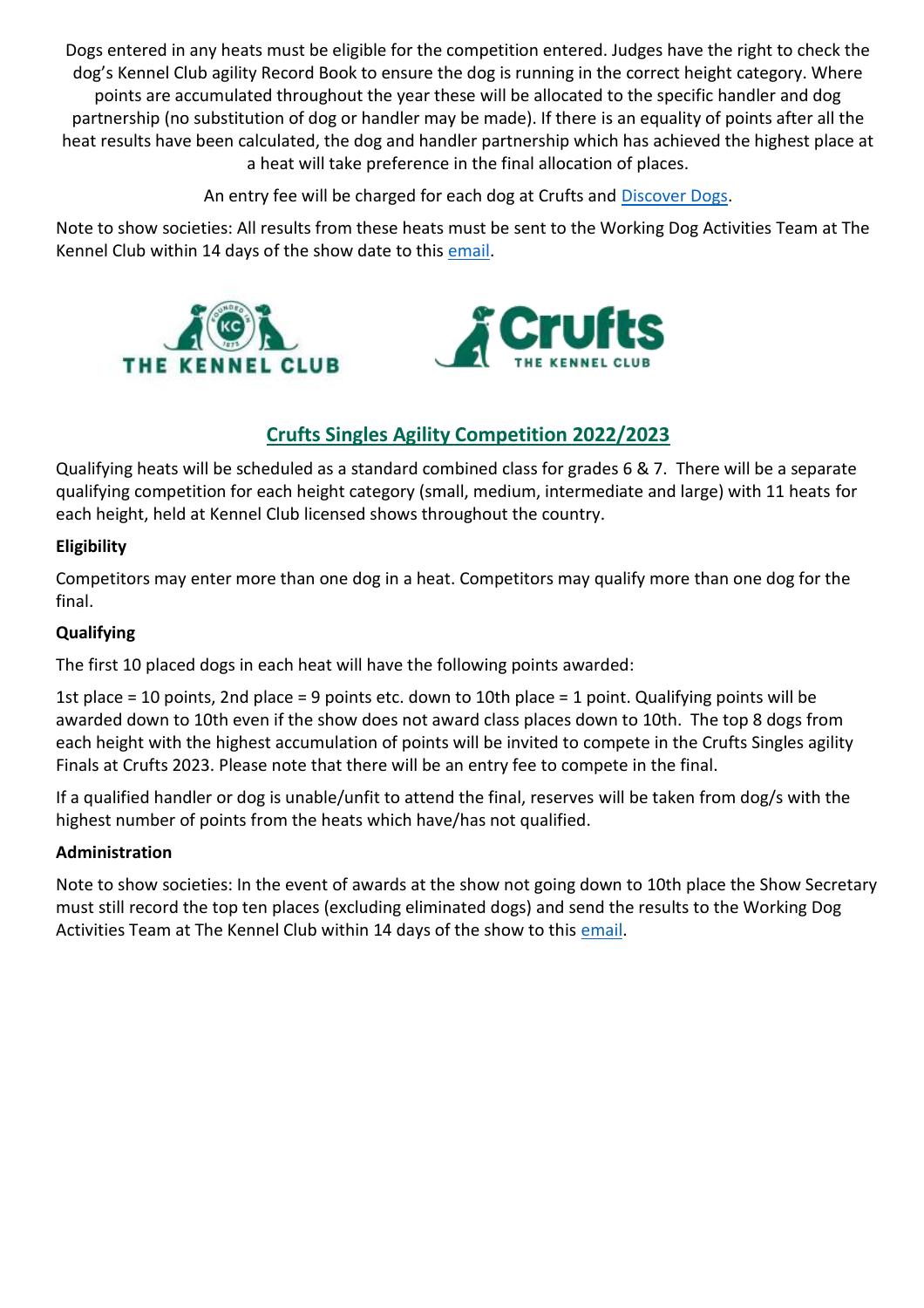

# THE KENNEL CLUB AGILITY STAKES Held at The London International Horse Show

# RULES 2022

All events must be judged under the appropriate Kennel Club regulations H & H(1) in force at the time of the event. Competitors entering any competition will be deemed to have agreed to abide by these rules.

All heats must take place at Kennel Club licensed shows and the class name in the schedule should replicate exactly the name of the competition as stated in these rules.

All Kennel Club supported competitions must be judged using standard marking.

If the entry for the heat exceeds 360 the class must be split into two equal parts. If the entry exceeds 540 the class must be split into three equal parts. No part, if split, may be less than 150 dogs. Rosettes and awards remain unchanged if the heat is split and will be given for each part.

Dogs entered in any heats must be eligible for the competition entered and judges retain the right to check the height of any dog or ask to see the height stated in The Kennel Club record book.

The handler that qualifies a dog for the quarter-final / semi-final / final will be the handler that competes, handler substitutions are not allowed.

Dogs cannot compete in more than one competition at The Kennel Club Agility Stakes finals. If a dog qualifies for more than one quarter-final or semi-final the first successful qualification will take precedence and the dog will be withdrawn from any further quarter/semi-finals and replaced by a reserve.

Once a dog has qualified for The Kennel Club Agility Stakes final, or as a reserve the handler is deemed to have accepted an offer to compete at The Kennel Club Agility Stakes final, it invalidates any reserve places in any other competition. If the first invitation to compete is declined it invalidates any reserve places in any other competition.

All winners of The Kennel Club Agility Stakes grand finals will be invited to compete in the following year's quarter-final or semi-final without qualifying through the usual procedure via heats.

(These rules would be amended if any changes are made to Kennel Club Agility regulations during the course of the competition year).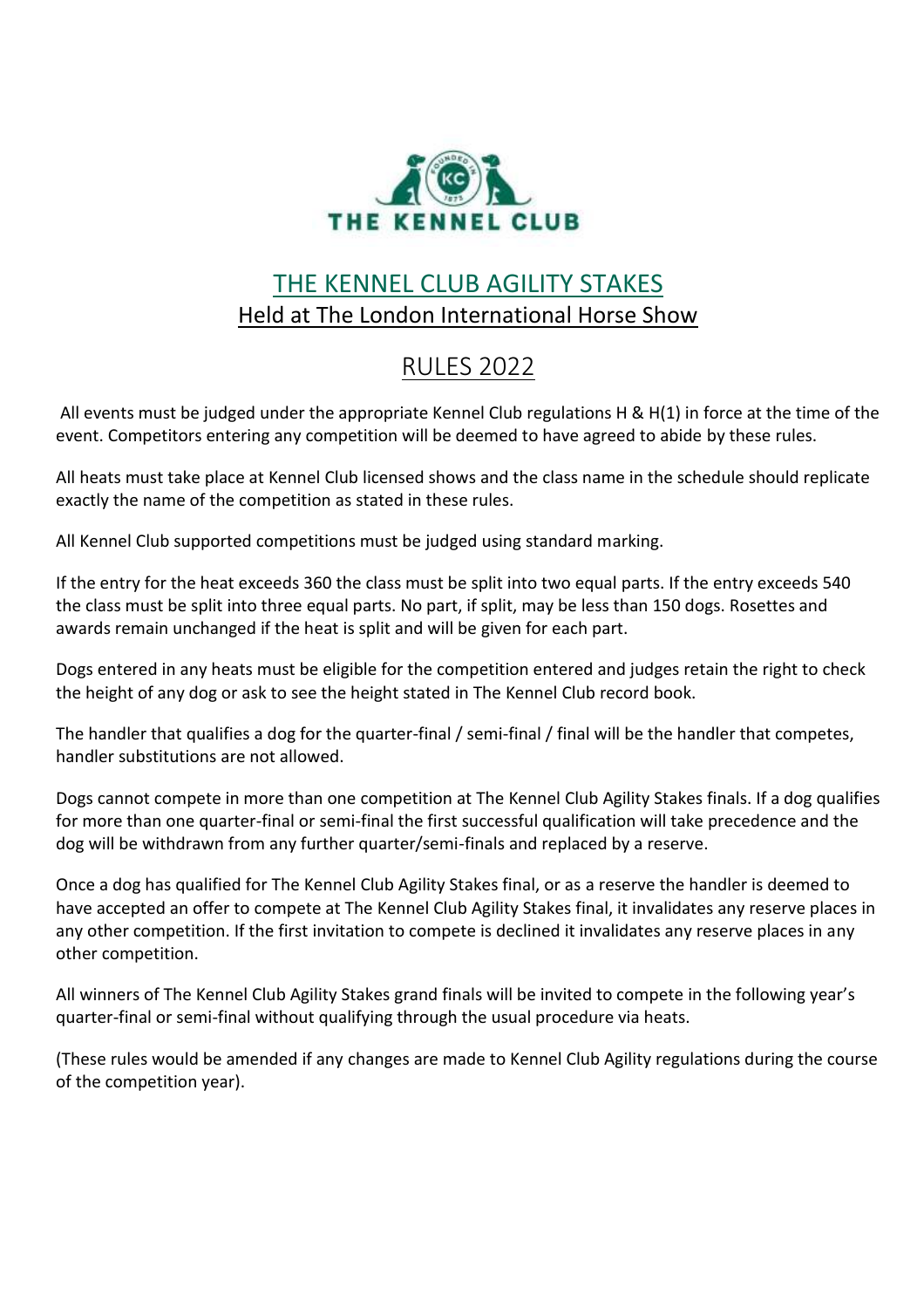## **THE KENNEL CLUB SMALL DOG AGILITY STAKES** Held at The London International Horse Show

This competition will be classified as small dog combined grades 5-7 and judged under The Kennel Club regulations for standard classes.

Competitors may enter more than one dog in a heat. Competitors may qualify more than one dog for the semi-final, however, only the competitor's highest placed dog at the Semi-Final will qualify for The Kennel Club Agility Stakes grand final. Once a dog has qualified for the semi-final / final, further heats may be entered for competition although any placings in these further heats will not affect the dog's eligibility for the semi-final / finals.

Those dogs eligible to compete in competition for small dog agility are those measuring 350mm or under at the withers. The first three previously unqualified placed dogs from each heat will go forward to the semi-final. The first ten dogs from this semi-final will qualify for the final held at The London International Horse Show (subject to the above).

## **THE KENNEL CLUB MEDIUM DOG AGILITY STAKES** Held at The London International Horse Show

This competition will be classified as medium dog combined grades 5-7 and judged under The Kennel Club regulations for standard classes.

Competitors may enter more than one dog in a heat. Competitors may qualify more than one dog for the semi-final, however, only the competitor's highest placed dog at the semi-final will qualify for The Kennel Club Agility Stakes grand final. Once a dog has qualified for the semi-final/final, further heats may be entered for competition although any placings in these further heats will not affect the dog's eligibility for the semi-final/final.

The first three previously unqualified placed dogs from each heat will go forward to the semi-final. The first ten dogs from this semi-final will qualify for the final held at The London International Horse Show (subject to the above).

Those dogs eligible to compete in medium dog competition are those measuring over 350mm and those measuring 430mm or under at the withers.

# **THE KENNEL CLUB INTERMEDIATE DOG AGILITY STAKES** Held at The London International Horse Show

This competition will be classified as combined grades 5-7 and judged under The Kennel Club's regulations for standard classes.

Competitors may enter more than one dog in a heat. Competitors may qualify more than one dog for the quarter-finals. However, only the competitor's highest placed dog at the quarter-finals will qualify for the semi-final.

Once a dog has qualified for the quarter-final, further heats may be entered for competition although any placings in these further heats will not affect the dog's eligibility for the quarter-final/semi-final.

The first five previously unqualified placed dogs from each heat will go forward to the quarter-finals. If the heat is split then three dogs will be taken from each part. The first 20 dogs from this quarter-final will qualify for the semi-Final held at The London International Horse Show.

The 20 dogs who qualify for The Kennel Club Intermediate Dog Agility Stakes will compete in a semi-final held at The London International Horse Show The top ten highest placed dogs in the semi-final will qualify for the evening grand final held at The London International Horse Show (subject to the above).

Those dogs eligible to compete in intermediate dog agility competitions are those measuring over 430mm and measuring 500mm or under at the withers.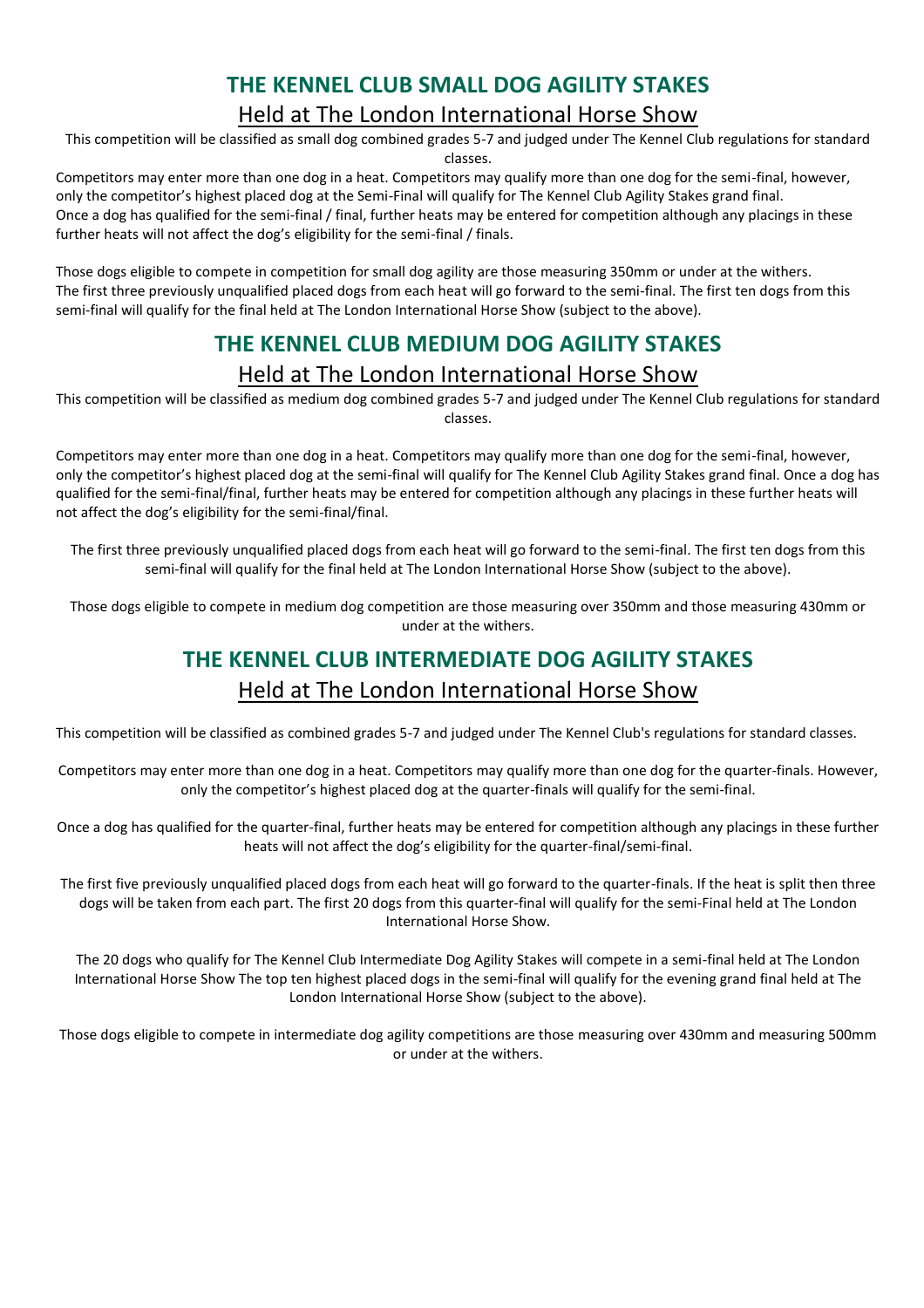## **THE KENNEL CLUB LARGE DOG AGILITY STAKES**

## Held at The London International Horse Show

This competition will be classified as combined Grades 5-7 and judged under the Kennel Club Regulations for standard classes.

Competitors may enter more than one dog in a heat. Competitors may qualify more than one dog for the quarter-finals. However, only the competitor's highest placed dog at the quarter-finals will qualify for the semi-final.

Once a dog has qualified for the quarter-final, further heats may be entered for competition although any placings in these further heats will not affect the dog's eligibility for the quarter-finals/semi-finals.

The first five previously unqualified placed dogs from each heat will go forward to the quarter-finals. If the heat is split then three dogs will be taken from each part. The first 20 dogs from this quarter-final will qualify for the semi-final held at The London International Horse Show.

The 20 dogs who qualify for The Kennel Club large dog Agility Stakes will compete in the semi-final held at The London International Horse Show. The top ten highest-placed dogs in the semi-final will qualify for the evening grand final held at The London International Horse Show (subject to the above).

Those dogs eligible to compete in competition for large dogs are those measuring over 500mm at the withers.

## **THE KENNEL CLUB DOG AGILITY QUALIFYING EVENT**

*The quarter and semi-finals will be held at Vale View on Saturday 10 September 2022. Main judge - Hannah Wade Assistant judge - John McEwan*

*Please note all dogs and handlers will be charged a fee to enter the quarter and semi-finals.*

## THE KENNEL CLUB AGILITY COMPETITIONS HEAT AWARDS

## THE KENNEL CLUB SMALL DOG AGILITY STAKES Rosettes 1st to 6th place. THE KENNEL CLUB MEDIUM DOG AGILITY STAKES Rosettes 1st to 6th place. THE KENNEL CLUB INTERMEDIATE DOG AGILITY STAKES Rosettes 1st to 6th place. THE KENNEL CLUB LARGE DOG AGILITY STAKES Rosettes 1st to 6th place.

All rosettes will be delivered to each show secretary by Norton Rosettes, if you have any queries regarding this please contact Norton Rosettes (Sharon Alderson [nortonrosettes@gmail.com\)](mailto:nortonrosettes@gmail.com)

## **The Kennel Club Agility Stakes final**

The Kennel Club Agility Stakes final will take place at ExCel, London from 15-19 December 2022.

Main Judge: David Isbister Assistant Judge: Dave Deaville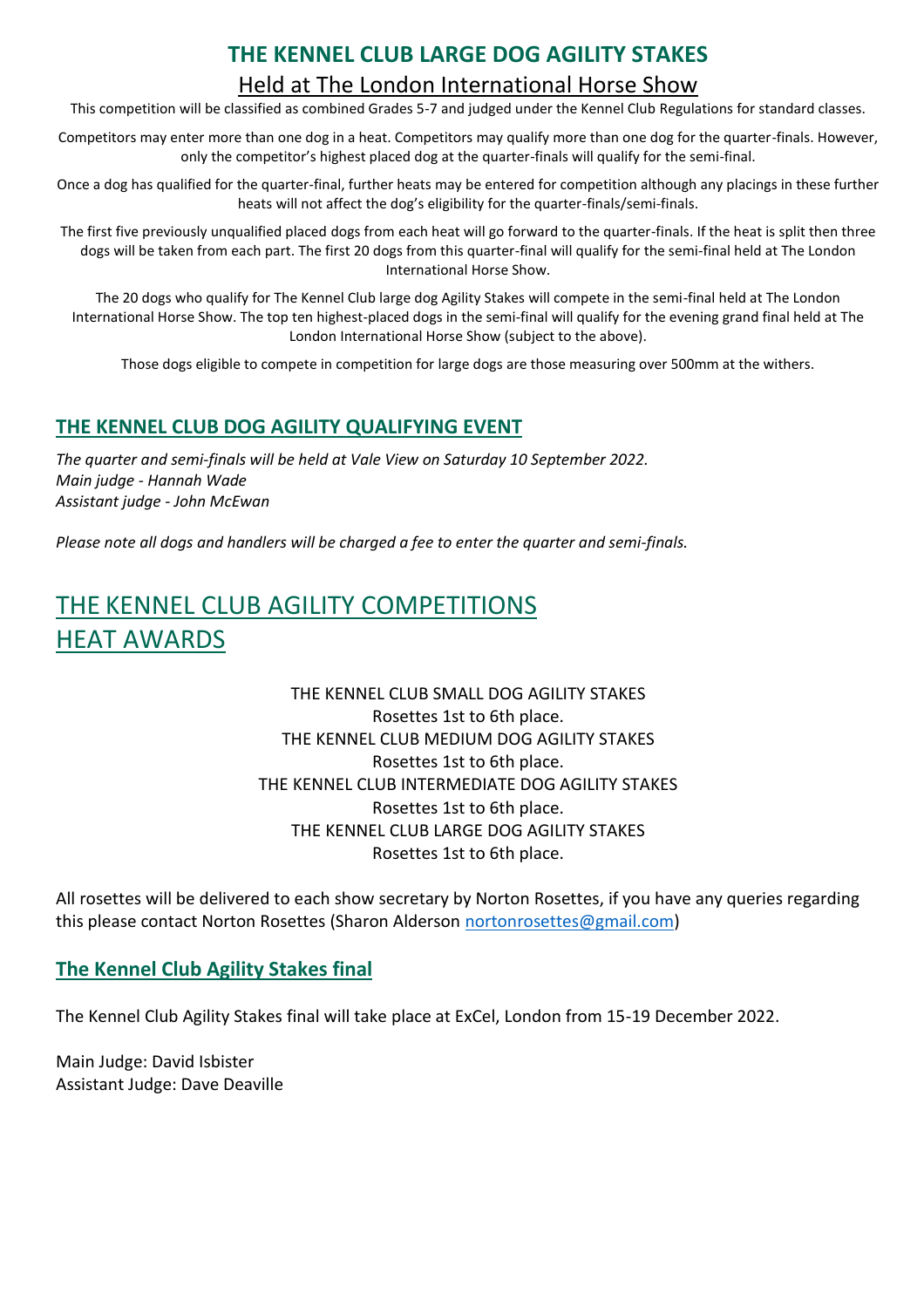



## THE KENNEL CLUB NOVICE CUP DOG AGILITY STAKES

Dogs should be eligible to enter a Grade 3, 4 or 5 class at the time of qualifying for the semi-final. Any subsequent wins gained by the dog will not alter its eligibility to compete in the Semi-Final or Final.

There will be up to 14 separate heats for large, intermediate, medium and small height dogs at Kennel Club licensed shows throughout the country, plus an additional heat on Thursday 11 August 2022 at the International agility Festival.

Competitors may enter more than one dog in a heat. Competitors may qualify more than one dog for the Semi-Final at the International agility Festival, however only the competitor's highest placed dog at the Semi-Final will qualify for the Crufts Grand Final.

Once a dog has qualified for the Semi-Final, further heats may be entered for competition although any placings in these heats will not affect the dog's eligibility for the Semi-Final.

Qualifying

The first 2 previously unqualified dogs from each heat will go forward to the Semi-Final at The Kennel Club International agility Festival on Saturday 13 August 2022. There will also be a Novice Cup heat at The Kennel Club International agility Festival on Thursday 11 August 2022, where the first 5 previously unqualified placed dogs will also go forward to Saturday's Semi-Final. If the heat is split then 2 dogs will be taken from each part.

If a competitor does not take up the invitation to compete in the semi-final, the invitation will be rolled down to the next applicable dog from the relevant heat.

The top 6 large dogs, 6 intermediate, 6 medium dogs and 6 small dogs from the Semi-Final round of The Kennel Club Novice Cup will be invited to compete in the Final at Crufts 2023. Please note there will be an entry fee for the final. Administration

Note to show societies: Full results including the top 10 placed dogs need to be submitted to the Working Dog Activities Team at The Kennel Club within 14 days of the show to this [email.](http://agility@thekennelclub.org.uk)





## **International Agility Festival Team Agility Competition (Special) 2022**

All events must be judged under the appropriate Kennel Club regulations H & H (1) in force at the time of the event. Competitors entering any competition will be deemed to have agreed to abide by these regulations.

These competitions will be scheduled as a Special combined class for grades 1 to 7 with a separate qualifying competition for each height category.

There will be up to 8 separate heats for large, intermediate, medium and small height dogs at Kennel Club licensed shows throughout the country.

#### **Eligibility**

This event is open to teams from Kennel Club Registered and Listed Status clubs which, at the time of entry to the qualifying heat, have indicated in their Kennel Club registration details that they have an interest in agility or are an Agility Listed Status Club. Each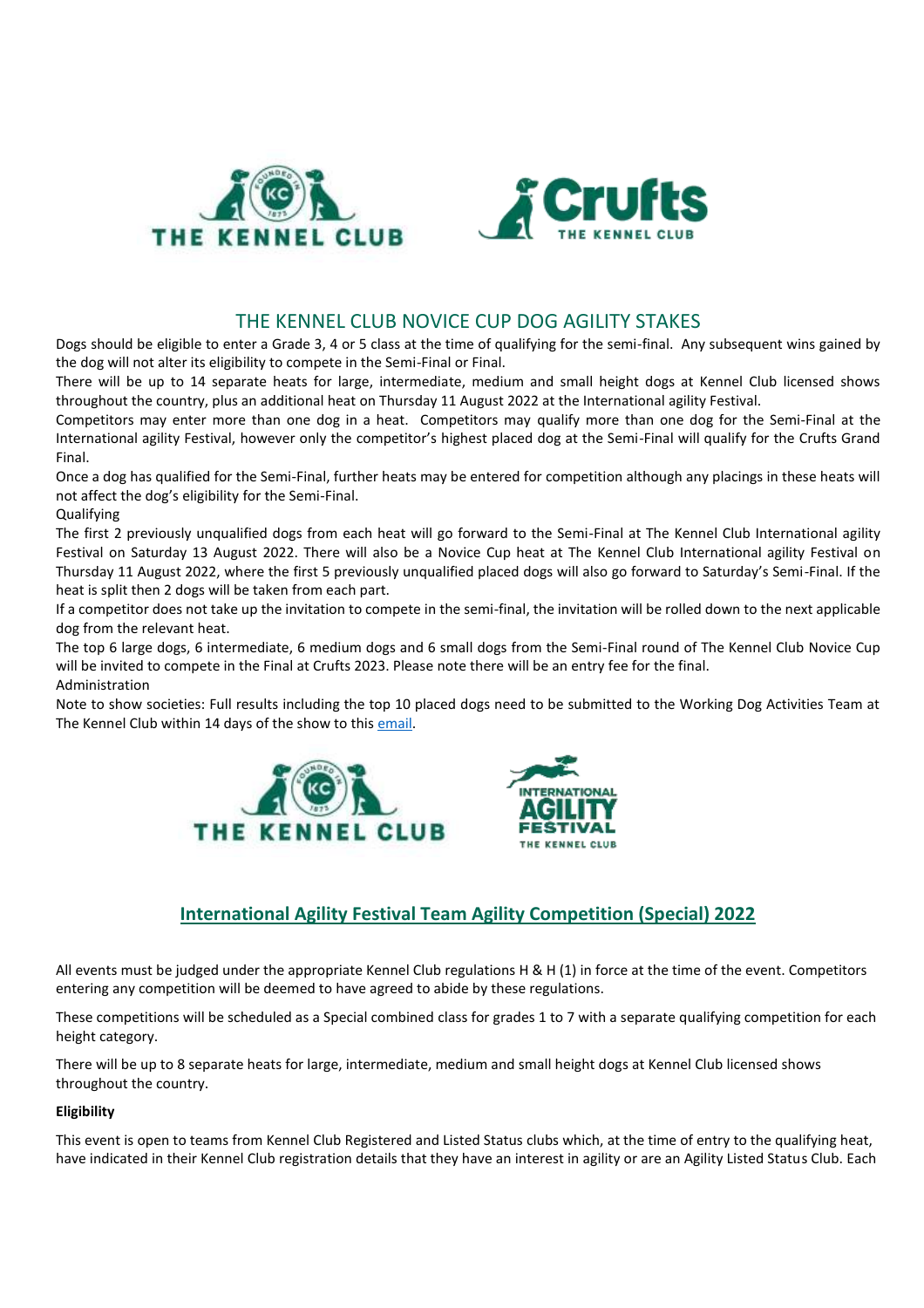team entry will consist of 4 dogs from the same height category, with 4 different handlers, plus up to 2 reserves. Only dogs entered in the team or as reserves at the qualifying event will be permitted to compete for that team in the final should a change of dog be necessary. Only handlers that competed at the qualifying event or those listed as reserves will be permitted to compete for that team in the final should a handler be unable to compete. All team members must be members of the club at the time of qualifying for the International Agility Festival Team Final. Dogs do not have to be entered into any other class at a qualifying heat and a team entry will constitute acceptance of the Organising Club and Kennel Club Rules and Regulations.

Clubs may only qualify one team in each height category for the final at the International Agility Festival on Friday 12 August 2022.

Once a handler or dog has run for a Kennel Club Registered / Listed Status Club in the International Agility Festival Team Agility qualifying event they cannot run for another Kennel Club Registered / Listed Status Club in a qualifying event at the same height category during the qualifying year. (Handlers or dogs entered as reserves may run or be entered as reserves for a different team, provided they did not run in the original team's heat).

#### **Competition Rules**

The competition will be held under Kennel Club rules and regulations for Agility and any handler entering the competition will be deemed to abide by these rules and regulations. Jumps will be set at the standard height for each height of dog.

This is normally a team relay event involving a baton change between each dogs run. However due to Covid-19 there will be no baton changeover, and the event will be run as 4 individually scored runs following each other. The times and faults of each dogs run will be added together to produce a team score.

An elimination will incur a penalty of one hundred faults.

The total time of the team of four dogs must be recorded for marking purposes irrespective of the number of faults or eliminations that a team incur.

If any of the team members fail to complete the course or any of the team dogs fouls the ring the whole team will be disqualified.

Please note that some areas of marking for the International Agility Festival Team event differ from standard marking due to the fact that it is a relay class with cumulative marking and time.

#### **Qualifying**

The winners of each heat will be invited to the International Agility Festival final 2022 to compete in the small, medium, intermediate or large height finals. In the event that the winning team or club in a heat has already qualified for the final then the highest placed unqualified team in that heat will be invited to the final at the International Agility Festival.

If a team does not take up the invitation to compete in the final the invitation will be rolled down to the next applicable team from the relevant heat.

#### **Administration**

Note to show societies: The Show Secretary should record the top five placed teams and send the results to the Working Dog Activities Team at the Kennel Club within 14 days of the show by [email.](http://agility@thekennelclub.org.uk) These results should include the name of the team, name of the Registered / Listed Status club the team represents, team captain's name and address and the handlers, dogs and reserves in the team.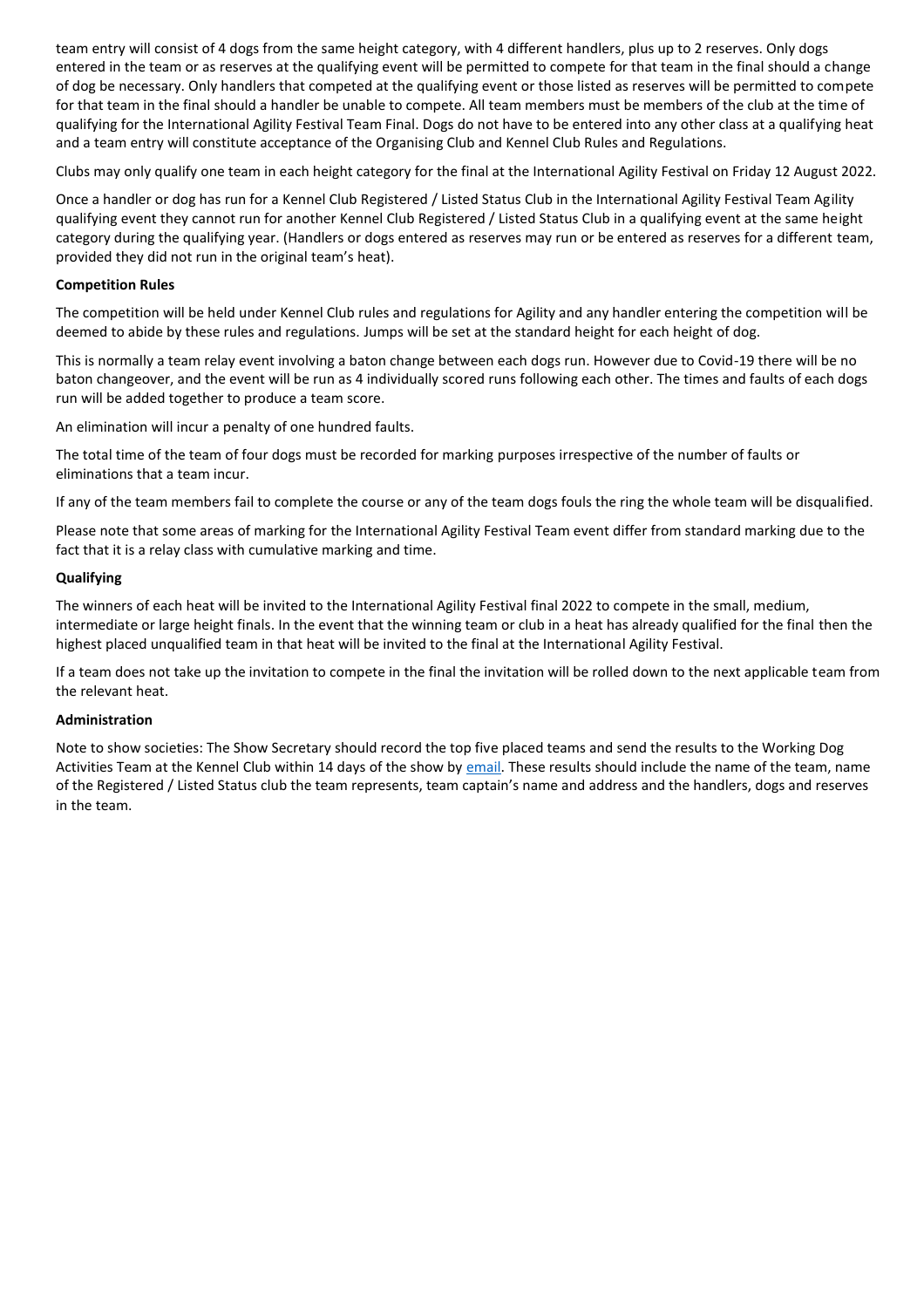

## **JEWLNICK JUMP AND TWIST PAIRS RULES**

**2022**

1. This class is open to pairs of the same height, grades 1-7. It is open to Small, Medium, Intermediate and Large dogs.

2. It is a combined class with one set of awards

3. One dog will complete an agility course and the other dog a jumping course

4. The judge will decide which course will be run first.

5. The agility course shall consist of 15 obstacles and must include three contacts (they do not have to be three different pieces of agility equipment) and the dog must complete twelve weaves.

6. The jumping course shall consist of fifteen obstacles one of which must be twelve weaves.

7. There will be a baton exchange. A faulty baton exchange will incur 20 faults.

8. If someone loses their Pairs partner they may run with another partner provided **the dog is entered in the show and in the Pairs class.**

9. Marking will be standard. However, should either dog be eliminated, the whole pair will be eliminated.

10. The first FOUR pairs will qualify for the final. Only the original handlers and dogs may compete in the final, there can be no substitutions.

11. Once a pair has qualified they may enter other heats for competition but the place in the final will be awarded to the next highest placed pair who have not already qualified.

12. The final will be held at Southam Agility Show in September 2022.

#### **The sponsors will provide 1st place trophies and rosettes to 5th place.**

#### **WITH THANKS AS ALWAYS TO OUR GENEROUS SPONSORS JULIE AND NICK JEWLNICK LEATHER FOR THEIR CONTINUED SUPPORT - PUTTING THE FUN INTO AGILITY WITH THIS EXCITING QUALIFIER**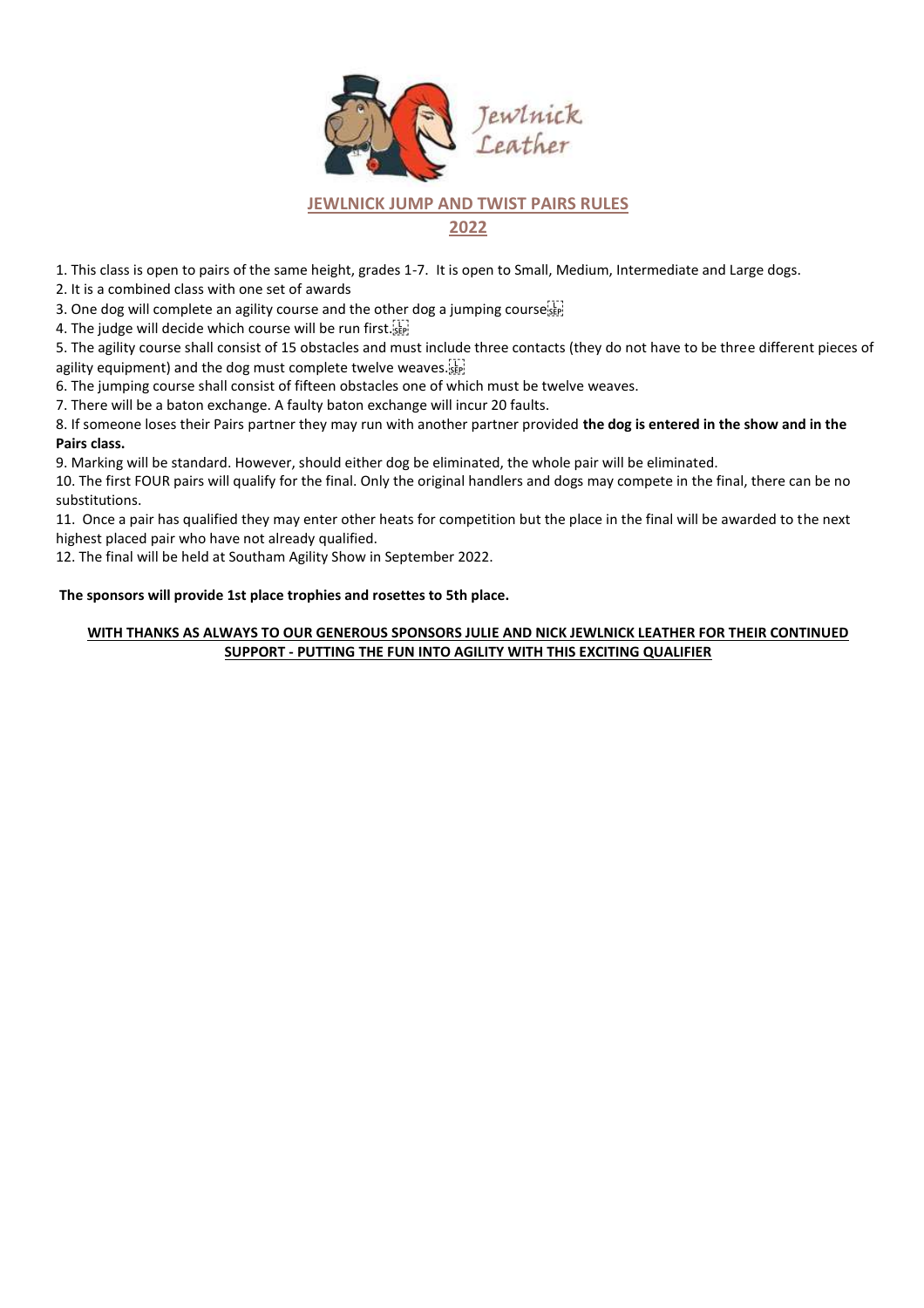

## **Sponsored by Camddwr Canine Ltd and Supported by RAS Rosettes**

#### **Rules & Regulations**

The Camddwr Cup will be run throughout the agility season and will culminate in awards for points gained at various heats throughout the year. The Camddwr Cup will be open to all heights of dog. There will be 6 heats for each height category, Small, Medium, Intermediate & Large. Each heat will be open to dogs competing in grades 3 - 5 All heats will be awarded points for the following places

1st place 5 points 2nd place 4 points 3rd place 3 points 4th place 2 points 5th place 1 point

Placings and points for the points series will only be awarded for clean runs within the course time Clubs hosting heats will provide results for the organiser of the Camddwr Cup which will be maintained on our website www.camddwrcanine.co.uk and our Facebook page The Camddwr Cup. All heats will be identified as qualifiers and will be sponsored by Camddwr Canine Ltd and RAS rosettes.

Handlers may run as many dogs as they wish in the heats but points will only be accumulated and allocated to the same handler and dog combinations.

All heats are run under Kennel Club regulation H at licensed events and will be run as standard classes.

A competitor not wishing to take part in the points series is obliged to inform us of their request to withdraw - at which point their details will be removed. All participants in the series will provide assumed consent to the results and any relating pictures and press releases being used for promotional and associated media purposes relating to the event by Camddwr Canine Ltd and its partners.

#### **Points series**

The points series will close 10 days after the final heat and a date will then be announced as to when the winners of each height category will be announced.

## **The overall winner of the Camddwr Cup 2022**

### **Overall winner**

The overall winner will be the handler and dog combination with the most points gained from the points series over all heights. In the event of a tie, the combination with the most wins will be considered the overall winner.

Times may be used in the event of a tie breaker should competitors tie for the overall winning place.

#### **Prizes**

The points series winners for each height will receive product prizes and a trophy/ rosette The overall winner of the coveted Camddwr Cup will be awarded the silver perpetual trophy winners sash plus coveted product prizes.



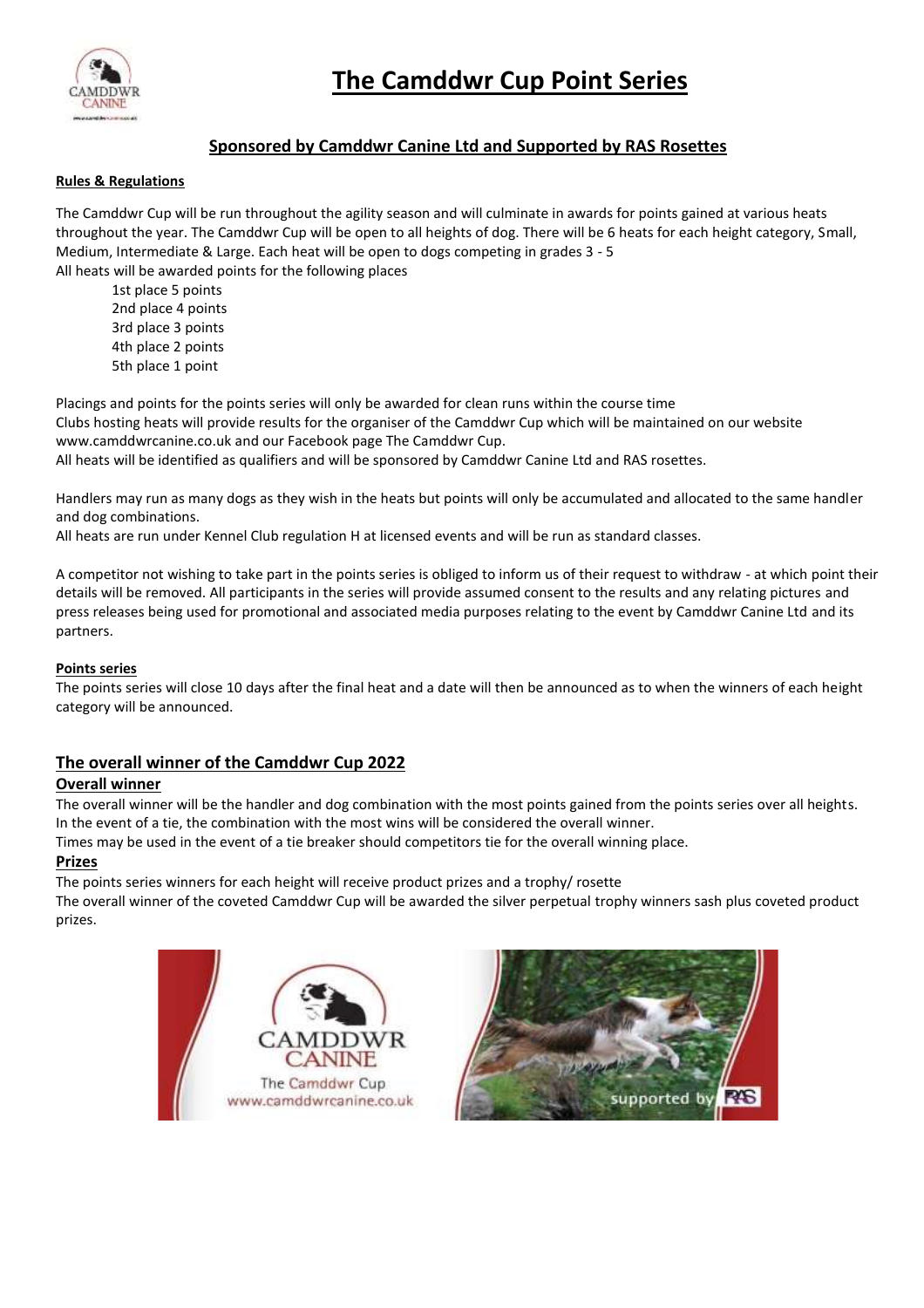## **RULES AND REGULATIONS**

- 1. Dogs entered at Kennel Club licensed agility shows must be registered at The Kennel Club in accordance with Kennel Club Regulations for Classification and Registration B, or else registration or transfer of registration must have been applied for. The registration number/ authority to compete (ATC) number will be required for each entry.
- 2. All dogs registered and resident outside the UK must be issued with a Kennel Club authority to compete (ATC) number before entry to the show/event can be made. All overseas entries without a Kennel Club registration number or an authority to compete number will be returned to the exhibitor/competitor.
- 3. Entry Fees: Members £4.00, Non-Members £5.00, Teams £14, Pairs £9, Championship Class £16.00, Members Championship rate £13, Camping: £45.00 per unit arrive from 14.00pm Thursday. To be entitled to member's entry rates you must be a current member on 17/6/2022, entries will be checked to confirm membership.
- 4. Awards for each class are listed in the awards section of the schedule.
- 5. Online entries only will be accepted via https://agilityshows.online
- 6. The Committee reserves to itself the right to refuse entries.
- 7. Only dogs of 18 calendar months of age and over on the day of competition are eligible for competition at Kennel Club licensed agility shows.
- 8. A dog must not compete in the same class more than once, including special classes.
- 9. Not for competition entries will be accepted for dogs aged 4 calendar months and over. Dogs must be Kennel Club registered with their details recorded on the entry form.
- 10. No bitch in season is allowed to compete.
- 11. The mating of bitches within the precincts of the competition is forbidden.
- 12. No person shall carry out punitive correction or harsh handling of a dog at any time within the boundaries of the show.
- 13. Dogs must not wear any type of slip, half-slip collar or lead when under test. A single flat, close fitting collar is permitted, providing the only attachment is a plain identification panel as an integral part of the collar i.e. not attached by a ring.
- 14. Should a judge be unable to fulfil the appointment to judge the committee reserves the right to appoint another judge.
- 15. No competitor shall impugn the decision of the judge or judges.
- 16. Sponsorship is stated in Sponsorship section of the schedule with a number sponsors come froward
- 17. See class rules for Kennel Club qualifiers detailed elsewhere within this schedule.
- 18. Kennel Club standard marking regulations apply for all standard classes.
- 19. Anysize Jumping Classes (Special) & Veteran Jumping Classes (Special) The handler may choose which height is best for their dog, regardless of their dog's size. The jump height options are 40cm, 30cm, 20cm
- 20. The height limit for dogs.
	- a. Large dog classes For dogs measuring over 500mm at the withers (include only if applicable).
	- b. Intermediate dog classes For dogs measuring over 430mm and measuring 500mm or under at the withers (include only if applicable).
	- c. Medium dog classes For dogs measuring over 350mm and measuring 430mm or under at the withers (include only if applicable).
	- d. Small dog classes For dogs measuring 350mm or under at the withers (include only if applicable).
- 21. Judges at an agility show may not enter for competition a dog which is recorded in their ownership or part ownership; or handle a dog at the show at which they are judging. Dogs may be disqualified if proved to have been handled in the class by the scheduled judge's spouse or immediate family, or resident at the same address as the scheduled judge.
- 22. Removal of dogs from competition:
	- Following discussion between the show management and/or a veterinary surgeon, a dog shall be prevented from competing and/or removed from the Show if it is:-
		- 1. A bitch which is in season.
		- 2. Suffering from any infectious diseases or contagious disease.
		- 3. Interfering with the safety or chance of winning of an opponent.
		- 4. Of such temperament or is so much out of control as to be a danger to the safety of any person or other animal.
		- 5. Likely to cause suffering to the dog if it continues competing.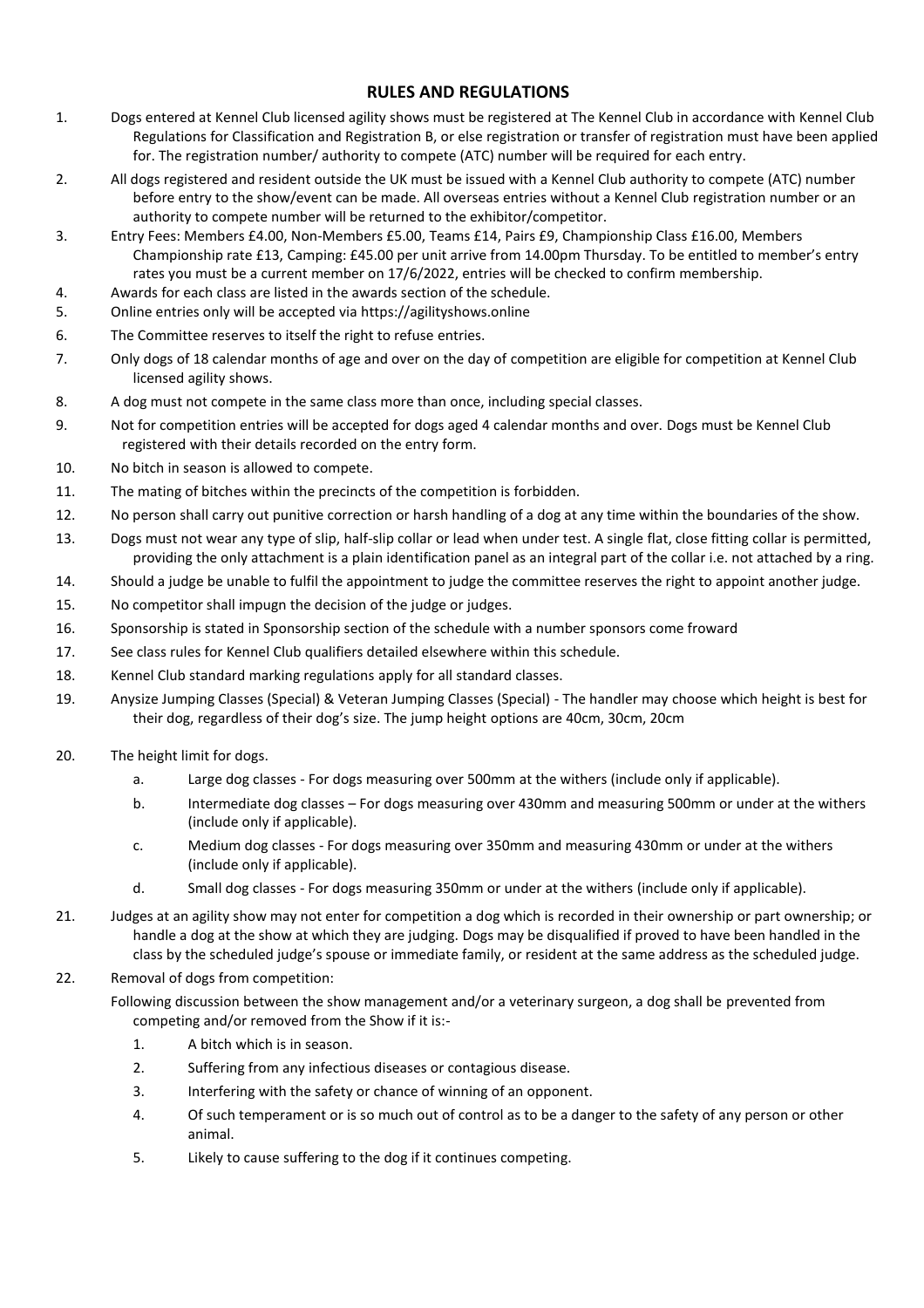The circumstances of such a removal shall be recorded in the competition/show incident book and submitted to The Kennel Club.

- 23. Dog agility is a competitive and physically strenuous activity. It is the responsibility of the owner/handler to ensure their dog is 'fit for function' and that they themselves are fit to take part. By signing the entry form you confirm that to the best of your knowledge your dog is fit and able to take part in agility classes on the day of the show.
- 24. In estimating the number of awards won, all wins up to and including 25 days before the start of the competition, 27<sup>th</sup> June*,* shall be counted when entering for any class. For these purposes a competition shall be defined as all classes covered within the same schedule. In the event that a dog becomes eligible for the next grade at a particular show, after the entry for that show has been sent, it is the competitor's responsibility to notify the show secretary at least 14 days before the date of the show  $(7<sup>th</sup>$  July). The dog will then be moved into the appropriate class(es) for the next grade. The dog must be moved into the corresponding number of classes as were entered at the lower grade. If there are fewer or no classes available for the next grade the competitor will be offered a refund of the relevant entry fees.
- 25. Should circumstances so dictate the society, in consultation with the judges, may alter arrangements as necessary. Such changes and the circumstances surrounding them will be reported to The Kennel Club.
- 26. *I*n the event that the show is cancelled due to unforeseen circumstances, the society will refund fees, less reasonably incurred expenses. If the show processor has the provisions to do so, competitors will be refunded in the manner in which they had entered the show, but in any event the society will refund fees within 3 months of the show date to all those who had entered and requested a refund within 1 month of the show date.
- **27. Except for mobility aids, nothing shall be carried in the hand while the dog is under test and food shall not be given to a dog whilst in the ring. Competitors are prohibited from wearing bags or leads whilst under test.**
- 28. Should the judge deem a re-run is required, any result and/or faults gained in the previous run must be discounted.
- 29. Separate entry forms must be completed by each owner and must be signed by the owner or his authorised agent in accordance with provisions specified thereon. Entry forms must be accompanied by the appropriate fees.
- 30. Competition of Dogs Suffering from Contagious or Infectious Disease No dogs suffering from infectious or contagious disease or having been exposed to such disease during the period of 21 days prior to the competition may compete. Competitors infringing the Regulation will be liable to be fined and/or dealt with under Kennel Club Rule A11.
- 31. It is the competitor's responsibility to be available for their class and running order. Competitors must run as close to their running order as possible. Failure to do so may be reported to The Kennel Club. In championship classes competitors must run in exact running order specified in the regulations.

#### 32. Animals in Event

No animal other than one officially entered shall be brought into the precincts of the event during its continuance, except any dogs registered to assist the disabled, or dogs required for educational or instructional purposes or by permission of the Board.

However, at the discretion of the show society, a dog brought to the show by a spectator may be admitted into the precincts of the dog show, with the proviso that those in charge of the dog sign a declaration confirming the dog is free from disease and that the dog will be kept under proper control at all times.

- 33. A pay on the day class will be held if time permits.
- 34. A practice ring may be available to dogs entered for competition at the show, if space allows. This ring must be supervised by a responsible adult with agility knowledge.
- 35. Welfare of Dogs

An exhibitor (or competitor) whose dog is entered at a Kennel Club licensed event should take all reasonable steps to ensure the needs of their dog(s) are met, and should not knowingly put their dogs' health and welfare at risk by any action, default, omission or otherwise. A breach of this regulation may be referred to the Board for disciplinary action under Kennel Club rules and regulations. The use of pinch collars, electronic shock collars, or prong collars, is not permitted at any agility show licensed by The Kennel Club. This shall apply at the venue and within the precincts of the show.

- 35. Please clean up after your dog and place in bins provided. Anyone knowingly not doing so may be asked to leave the venue and forfeit any remaining class entries.
- 36. No camping units will be allowed on the showground before 14:00 on Thursday 21<sup>st</sup> July and ALL units should be off the showground by 10am on Monday 25th July.
- 37. Rosettes and trophies will not be forwarded.